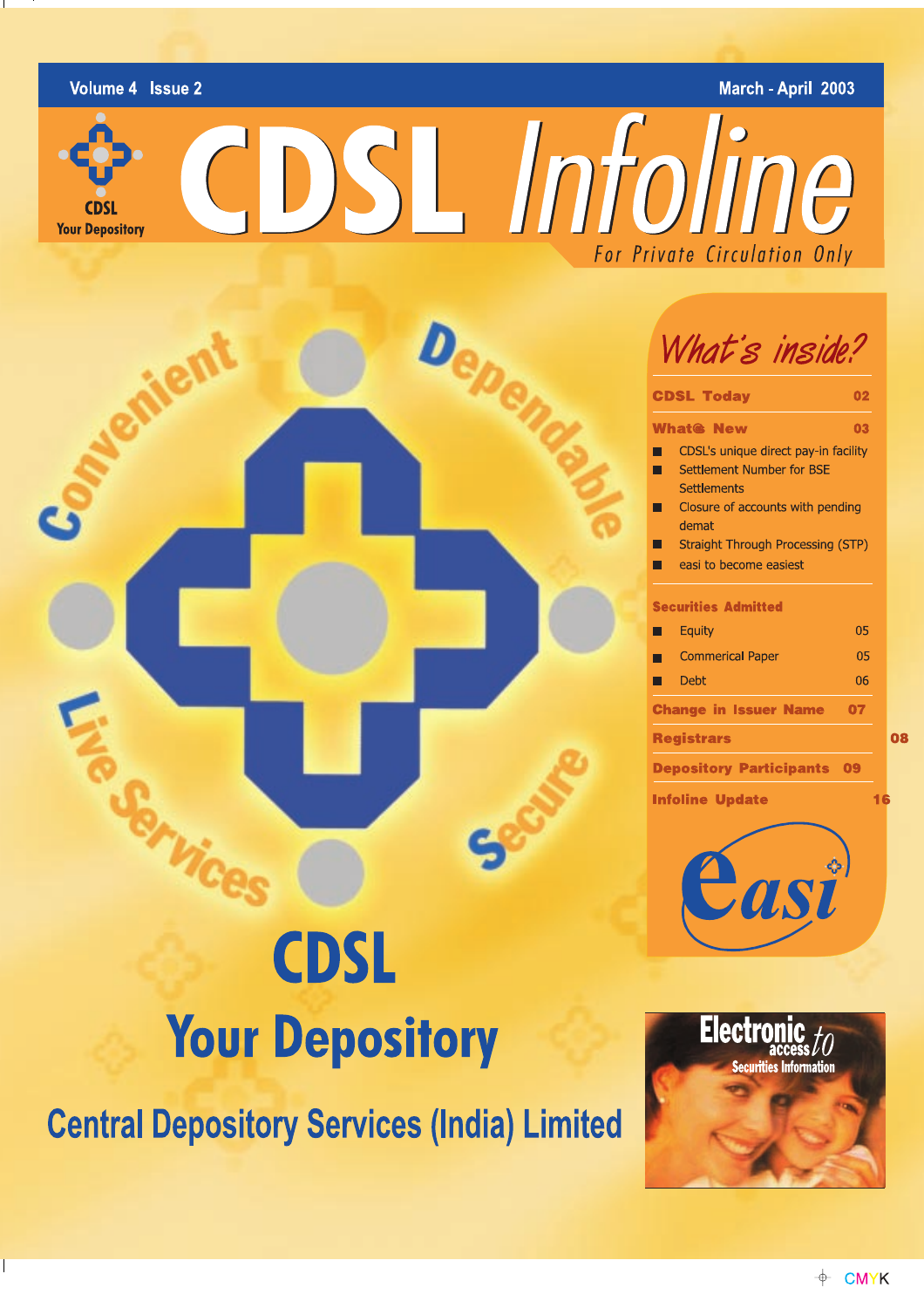# CDSL today : (as of 31.03.2003)

| <b>Security type</b>     | <b>Mar 2003</b> | <b>Mar 2002</b> |
|--------------------------|-----------------|-----------------|
| <b>Equity</b>            | 4628            | 4293            |
| <b>Debt</b>              | 2452            | 1208            |
| <b>Commercial Paper</b>  | 101             | 103             |
| <b>Mutual Fund Units</b> | 20              | 8               |
| Government               |                 |                 |
| <b>Securities</b>        | 102             |                 |

### Securities Admitted

As on March 31, 2003, the equity of 4628 companies has been admitted into CDSL. Further, CDSL has also admitted 2452 debt instruments, like debentures and bonds, for dematerialisation.

### Depository Participants

As on March 31, 2003 CDSL has 189 DPs offering live depository services in 110 cities across 414 locations in the country.

|                                | Mar 2003   Mar 2002 |     |
|--------------------------------|---------------------|-----|
| <b>Depository Participants</b> | 189                 | 165 |
| <b>Branch-DPs</b>              | 237                 | 198 |
| Cities                         | 110                 | 98  |
| Locations                      | 414                 | 346 |

| <b>Securities in CDSL</b> | Mar 2003 | <b>Mar 2002</b> |
|---------------------------|----------|-----------------|
| <b>Quantity (Crore)</b>   | 821      | 482             |
| Value (Rs. in Crore)      | 36164    | 24337           |

### Dematerialisation

Over the last one year, the demat volume and value have increased by 70.33% and 48.59% respectively.

### **Settlement**

Over the last one year, the settlement volume has increased by 5.89%.

| <b>Settlement</b>    | Mar 2003   Mar 2002 |       |
|----------------------|---------------------|-------|
| Quantity (Crore)     | 26.42               | 24.95 |
| Value (Rs. in Crore) | 2415                | 2776  |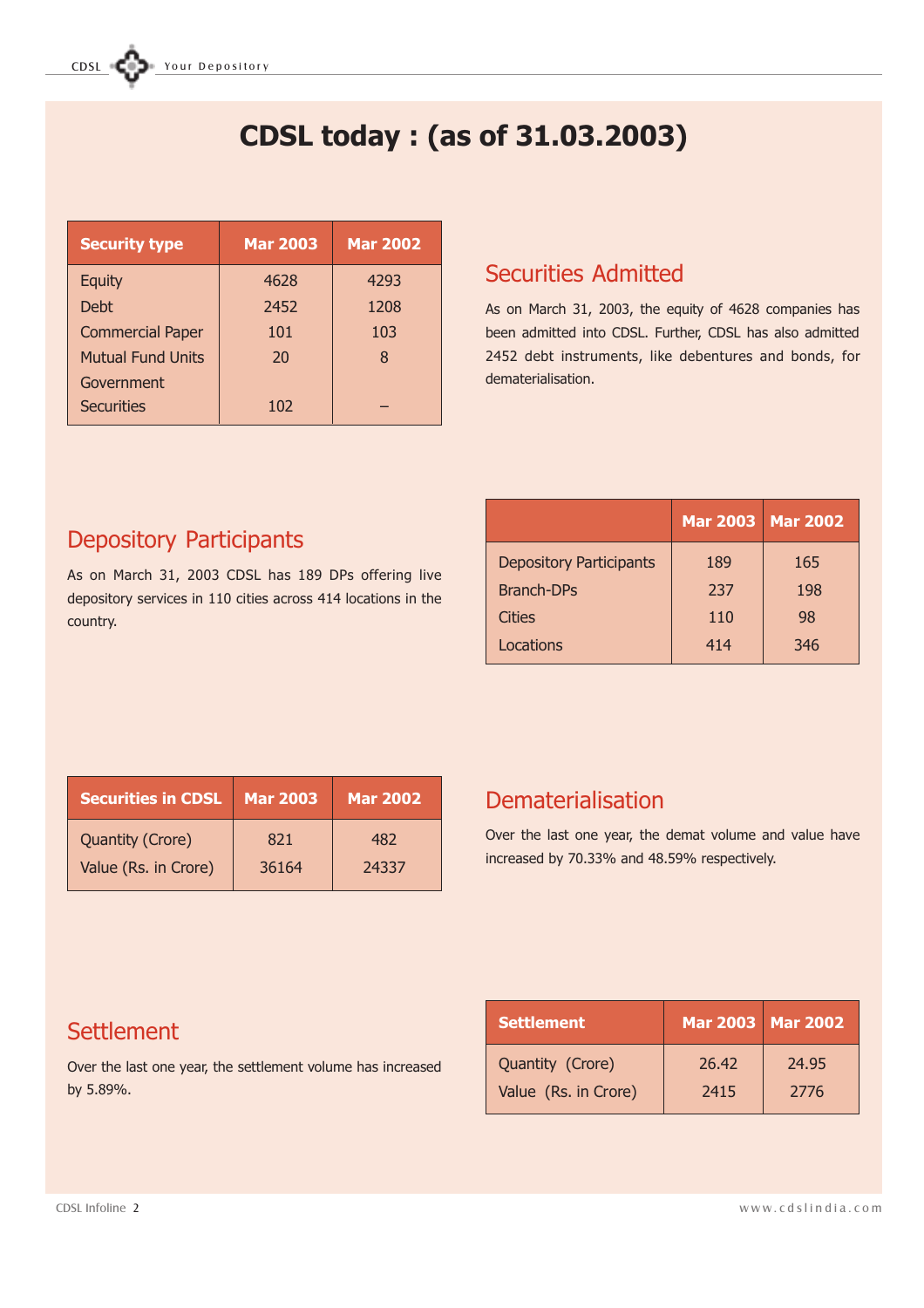### What's New?

#### CDSL's unique direct pay-in facility

CDSL's unique facility for pay-in of securities from the demat account of investors directly to the Clearing House for settlement of trades has been very popular among investors dealing on BSE. This unique direct pay-in facility, which is offered only by CDSL, has now been extended to investors trading on NSE, OTCEI, DSE and CSE as well.

The direct pay-in facility, based on the principles of straight-through processing (STP), offers a host of benefits to investors and brokers. Under this facility, brokers can ask his clients to deliver securities from their demat accounts directly to the Clearing House (CH) / Clearing Corporation (CC) to ensure delivery of securities within the strict time schedule prescribed

under the recently introduced T+2 settlement cycle. This CDSL facility comes to investors / CMs without any additional cost.

The new facility has built in feature to pick up the securities which are available in the demat account of the investor at the time of pay-in, even if the quantity at that time is found to be lesser than the required quantity in case of insufficient balances. This avoids failure of the trade for the full quantity. Thus, by using this unique facility being offered only by CDSL, the possibility of incurring loss, if any, on account of short delivery could be minimized to the extent of available quantity. The BO level direct pay-in is beneficial to all intermediaries as explained below:

| Beneficial Owners / Sub-brokers | $\overline{\mathbf{V}}$   | BOs can give instructions to set-up "BO obligation confirmations"<br>on the "T" day itself, even by taking into account the expected<br>inflow of securities in their accounts. Since balances are picked up<br>just before the deadline for pay-in, even those securities which are<br>received in the accounts at the last minute could be utilized for<br>the pay-in.                                                                                                                                                                                                                                        |
|---------------------------------|---------------------------|-----------------------------------------------------------------------------------------------------------------------------------------------------------------------------------------------------------------------------------------------------------------------------------------------------------------------------------------------------------------------------------------------------------------------------------------------------------------------------------------------------------------------------------------------------------------------------------------------------------------|
|                                 | $\overline{V}$            | This unique facility being offered only by CDSL permits part pay-ins<br>also, as against the normal settlement instruction where instructions<br>fail in the event of account having securities lesser than the delivery<br>instruction. Illustratively, where a BO issues instruction for pay-in of<br>500 shares of a company, but, at pay-in time his demat account has<br>only 400 shares of that company, then the available quantity i.e.<br>400 shares will be picked up for the pay-in and the shortage related<br>loss, if any, to be borne by the CM/client will stand reduced to 100<br>shares only. |
| <b>Clearing Members</b>         | $\overline{\mathbf{V}}$   | The new facility has an in-built mechanism to ensure "settlement"<br>number wise delivery". This enables CMs to exercise proper control<br>and reconciliation of pay-in obligations.                                                                                                                                                                                                                                                                                                                                                                                                                            |
|                                 | $\boldsymbol{\nabla}$     | Securities from the BO accounts are transferred at the time of<br>pay-in to their respective CM's account from where they are<br>automatically picked up by the CC/CH for settlement wise pay-in.                                                                                                                                                                                                                                                                                                                                                                                                               |
|                                 | $\boldsymbol{\mathrm{V}}$ | Timely reports giving details of the securities for which BO obligations<br>have been entered together with probable failures / shortages and<br>the final status of instructions (i.e. the pay-in shortage, if any) can<br>be obtained by CMs from their DPs or by accessing CDSL's internet<br>based service "easi".                                                                                                                                                                                                                                                                                          |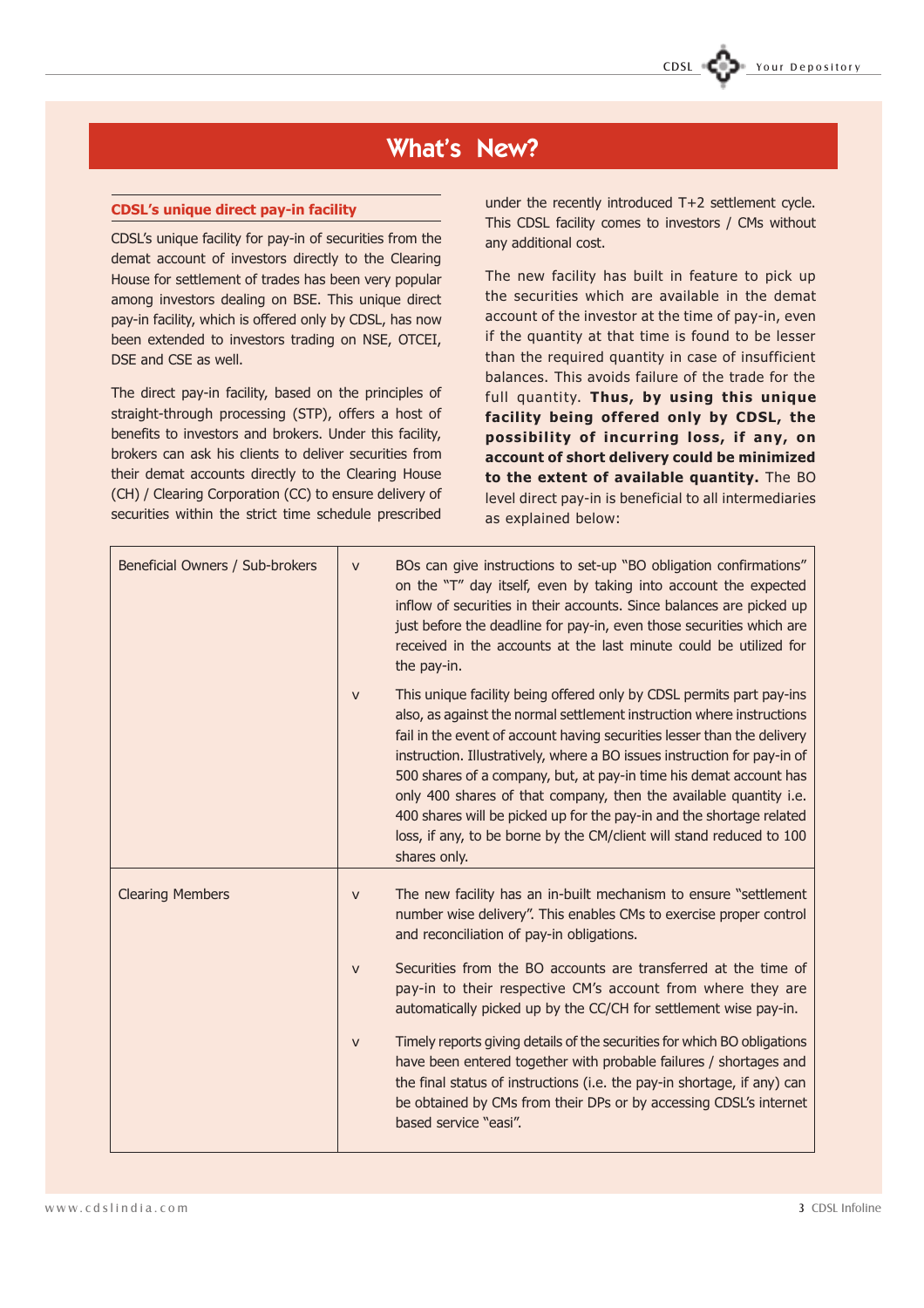Besides the above, it may be recalled that the CDSL system has other convenient pay-in options like auto pay-in and early pay-in to suit requirements of all

market players like CMs, sub-brokers and investors. These are described below:

| Normal Pay-in or Auto Pay-in | When BOs selling securities, issue instructions for transfer of securities to<br>their CMs either directly or through their sub-broker, securities are automatically<br>picked up by CDSL for settlement obligations from the CM accounts of all<br>exchanges other than BSE. For BSE, the auto pay-in facility would be available<br>to those BSE CMs who have opted for this facility (i.e. the CM informs BOISL,<br>the CH of BSE, his intent to use the auto pay-in facility).                                                                                                                                                                                                                      |
|------------------------------|---------------------------------------------------------------------------------------------------------------------------------------------------------------------------------------------------------------------------------------------------------------------------------------------------------------------------------------------------------------------------------------------------------------------------------------------------------------------------------------------------------------------------------------------------------------------------------------------------------------------------------------------------------------------------------------------------------|
| Early pay-in                 | Under this module, BOs/CMs can issue instructions to deliver securities<br>directly to the CC/CH, immediately after execution of the order indicating<br>the particular settlement number. The securities will be utilized to settle<br>delivery obligations against that particular settlement only and at the same<br>time the BO/CM can save on margin payment. Unlike in the auto pay-in<br>module, where securities available in the CMs account would be automatically<br>picked up for any settlement, which may take place after the execution of<br>the instructions, in the early pay-in module they are utilized only towards<br>that settlement which is indicated in the instruction slip. |

#### Settlement Number For BSE Settlements

While issuing the delivery instructions, BOs/CMs are required to furnish settlement ID, which besides giving the settlement number also furnishes the year of the trade. The financial year of all stock exchanges commences from 1<sup>st</sup> April each year and, therefore, the settlement ID should indicate the year details of the financial year, i.e. 2003-04 for trades being done now. However, in the CDSL system, in case of online trades done on BSE, the calendar year particulars were being given, i.e. 2002 for the financial year 2002-03. With a view to bring in uniformity in this regard, CDSL has modified its system and now the year to be indicated in the settlement ID for trades on all exchanges, including BSE, will be the financial year. Thus, the settlement ID number for all online trades done on any exchange during this year will have 2003- 04 as the year and so on.

#### Closure of accounts with pending demat

Issuers/RTAs are required to confirm dematerialisation requests within 21 days. However, there are certain companies, which take time beyond this prescribed period. CDSL, besides sending reminders to such companies, publishes on its website www.cdslindia.com the names of 200 top companies, which report pending demat requests for more than 30 days. It has been brought to the notice of CDSL that due to this delay some BOs who are desirous of closing their demat account for any reason cannot do so and are forced to maintain the account till all pending dematerialisation requests are confirmed. To mitigate this hardship, the following course of action is suggested to BOs/DPs:

- 1. BO may write a letter to the issuer and RTA, (with a copy marked to the DP) requesting the issuer/RTA to reject his pending dematerialisation request and issue a fresh physical certificate (rematerialisation) for the underlying security.
- 2. DP may attach to the BOs request a copy of the dematerialisation request (generated from the CDSL system) and forward the same to the issuer/RTA after affixing his signature and stamp.
- 3. Once the DP is informed about the rejection of the pending dematerialisation request/s by the issuer/ s or RTA/s, he may close the account with the 'nil' balance.

#### Straight Through Processing (STP)

The shortening of settlement cycles to  $T+2'$  has made it necessary to automate the entire process of issuing contract notes and obtaining confirmation from fund managers and custodians. CDSL's STP initiative for this purpose is undergoing testing and is expected to be launched shortly.

#### easi to become easiest

CDSL is in the advanced stage of establishing a common platform for issuance of delivery instructions through its internet facility "**electronic access to securities** information & execution of secure transactions - (easiest). The "easiest" facility will provide an anytime anywhere kind of freedom to investors to issue delivery instructions. Besides enabling them to meet the strict deadlines of delivery set under the T+2 regime, it will also obviate the need of their visiting DP offices to obtain instruction slips and to lodge them with the DP.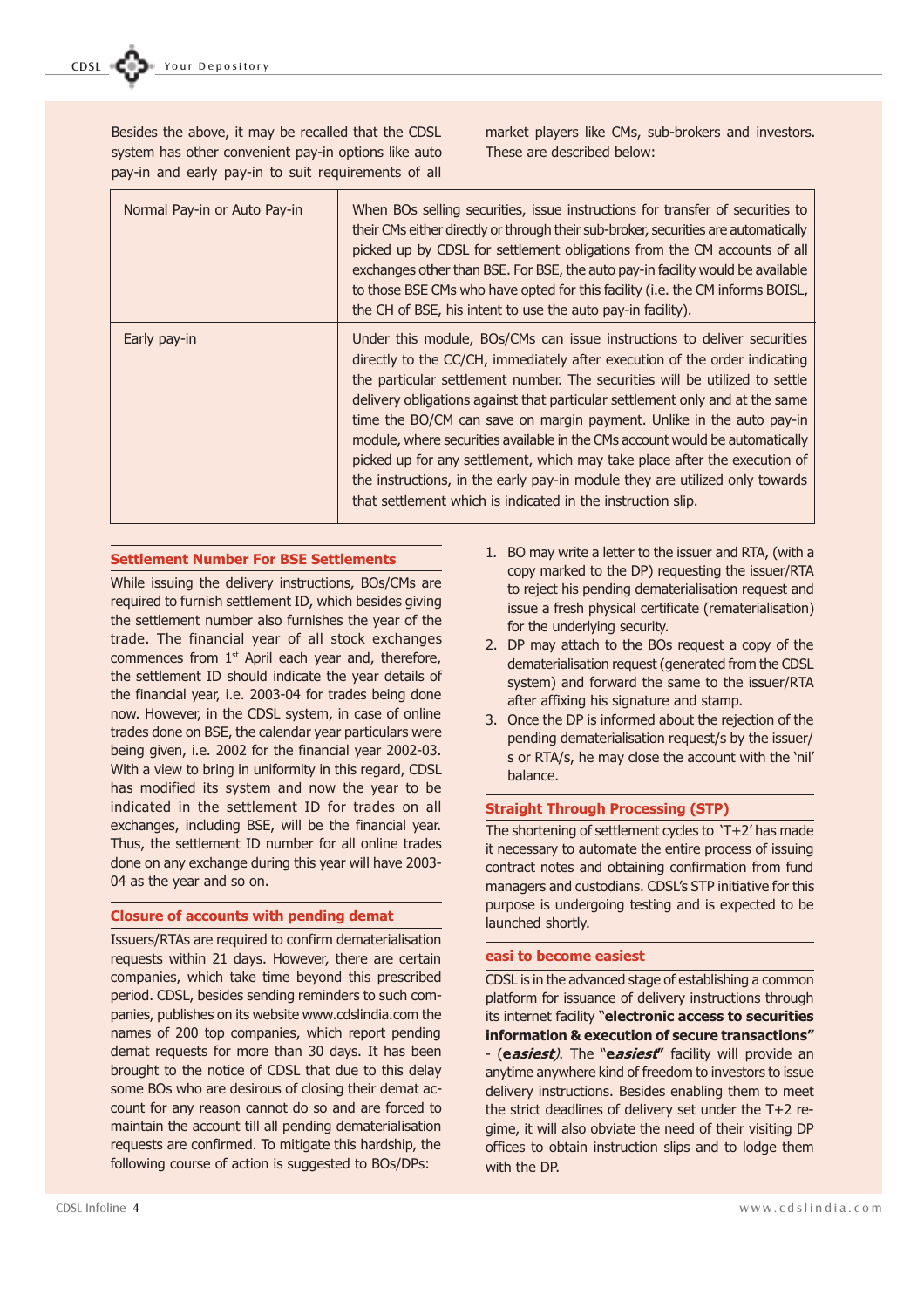### Listed Equities / Units admitted with CDSL during February - March 2003

| Sr.<br><b>No</b> | <b>ISIN No.</b> | <b>Issuer Name</b>                              | Sr.<br><b>No</b> | <b>ISIN No.</b> | <b>Issuer Name</b>                           |
|------------------|-----------------|-------------------------------------------------|------------------|-----------------|----------------------------------------------|
| $\mathbf{1}$     | INE524F01010    | Aditya Info-Soft Ltd.                           | 18               | INE911F01019    | Indo Gulf Fertilisers Ltd.                   |
| 2                | INE921E01011    | Akhivi Tea Plantations and Agro Industries Ltd. | 19               | INE901F01010    | <b>International Paper Food Services</b>     |
| 3                | INE576F01010    | Artillegence Bio-Innovations Ltd.               |                  |                 | Packaging Ltd.                               |
| $\overline{4}$   | INE881F01014    | Birla NGK Insulators Private Ltd.               | 20               | INE629F01017    | Kallam Spinning Mills Ltd.                   |
|                  |                 | (Formerly Vikram Insulators Private Ltd.)       | 21               | INE916F01018    | Karamchand Appliances Private Ltd.           |
| 5                | INE951F01015    | Birla Sun Life Insurance Company Ltd.           | 22               | INE566F01011    | Logic Infotech Ltd.                          |
| 6                | INE428F01014    | CMH Tools Ltd.                                  | 23               | INE902F01018    | MCorp Ltd. (Formerly Modi Holdings Ltd.)     |
| 7                | INE092F01018    | Continental Profiles Ltd. (Formerly Hein        | 24               | INE586D01014    | MV Cotspin Ltd.                              |
|                  |                 | Lehmann (India) Ltd.)                           | 25               | INE882F01012    | Neelkanth Motels and Hotels Ltd.             |
| 8                | INE857E01017    | Cyber Family.Com Ltd.                           | 26               | INE615F01016    | Novelty Traders Ltd.                         |
| 9                | INE926F01017    | Darjeeling Dooars Plantations (Tea) Ltd.        | 27               | INE750F01011    | P C Media Systems Ltd.                       |
| 10               | INE889F01017    | Devaki Hospital Ltd.                            | 28               | INE877F01012    | Power Trading Corporation of India Ltd.      |
| 11               | INE977F01010    | Dhanlaxmi Cotex Ltd.                            | 29               | INE874F01019    | Radaan Mediaworks (I) Ltd. (Formerly         |
| 12               | INE948F01011    | Enercon Wind Farms (Karnataka) Limtied          |                  | IN9874F01017    | Radaan Mediaworks (I) Pvt. Ltd. alias Radaan |
| 13               | INE867F01013    | Food Express Stores (India) Ltd.                |                  |                 | Pictures Pvt. Ltd.)                          |
| 14               | INE165F01012    | Gem Spinners India Ltd.                         | 30               | INE827F01017    | Saparna Infotech Ltd.                        |
| 15               | INE837F01016    | Hindustan Continental Ltd.                      | 31               | INE171E01013    | Shukun Construction Ltd.                     |
| 16               | INE082D01014    | <b>IDBI-Principal Asset Management</b>          | 32               | INE788F01011    | Siemens Information Systems Ltd.             |
|                  |                 | Company Ltd.                                    | 33               | INE928F01013    | Tata AutoComp Systems Ltd. (Formerly Tata    |
| 17               | INE950F01017    | IFFCO TOKIO General Insurance                   |                  |                 | AutoComp Systems Private Ltd.)               |
|                  |                 | Company Ltd.                                    | 34               | INE216F01013    | Union Company Ltd.                           |

### Companies, which have admitted commercial paper with CDSL

| Sr. No. | <b>Issuer Name</b>                          | Sr. No. | <b>Issuer Name</b>                                      |
|---------|---------------------------------------------|---------|---------------------------------------------------------|
| 1       | Aarti Industries Limited                    | 32      | <b>ICICI Securities and Finance Company Limited</b>     |
| 2       | <b>Add Pens Limited</b>                     | 33      | <b>Indian Hotels Limited</b>                            |
| 3       | Alembic Limited                             | 34      | <b>Indian Oil Corporation Limited</b>                   |
|         | Aventis Corpscience India Limited           | 35      | Industrial Development Bank of India                    |
| 5       | Bajaj Auto Finance Limted                   | 36      | Infrastructure Leasing & Financial Services Limited     |
| 6       | Balkrishna Industries Limited               | 37      | <b>INOX Air Products Limited</b>                        |
| 7       | <b>Ballarpur Industries Limited</b>         | 38      | <b>ITI Limited</b>                                      |
| 8       | Balmer Lawrie & Company Limited             | 39      | J K Industries Limited                                  |
| 9       | <b>Bharat Heavy Electricals Limited</b>     | 40      | Larsen & Toubro Limited [L&T]                           |
| 10      | <b>Bharat Petroleum Corporation Limited</b> | 41      | <b>Madras Cements Limited</b>                           |
| 11      | <b>Birla Corporation Limited</b>            | 42      | Moser Baer India Limited                                |
| 12      | <b>Birla Sun Life Securities Limited</b>    | 43      | National Fertilizers Limited                            |
| 13      | Cadilla Healthcare Limited                  | 44      | <b>Omax Auto Limited</b>                                |
| 14      | Century Enka Limited                        | 45      | Phillips Carbon Black Limited                           |
| 15      | Cholamandalam Investment &                  | 46      | Raymond Apparel Limited                                 |
|         | <b>Finance Company Limited</b>              | 47      | Repro India Limited                                     |
| 16      | <b>Crompton Greaves Limited</b>             | 48      | Shanska Cementation India Limited                       |
| 17      | Dalmia Cement (Bharat) Limited              | 49      | <b>Shree Cement Limited</b>                             |
| 18      | E. I. DuPont India Private Limited          | 50      | Sterlite Industries (India) Limited                     |
| 19      | <b>Elder Pharmaceuticals Limited</b>        | 51      | Suashish Diamonds Limited                               |
| 20      | Esab India Limited                          | 52      | Sudarshan Chimical Industries Limited                   |
| 21      | Export-Import Bank of India                 | 53      | <b>TANFAC Industries Limited</b>                        |
| 22      | Garware-Wall Ropes Limited                  | 54      | <b>Tata Chemicals Limited</b>                           |
| 23      | <b>German Remedies Limited</b>              | 55      | <b>Tata Honeywell Limited</b>                           |
| 24      | Global Trade Finance Private Limited        | 56      | <b>Tata Telecom Limited</b>                             |
| 25      | <b>Grasim Industries Limited</b>            | 57      | The Arvind Mills Limited                                |
| 26      | Gujarat Ambuja Cements Limited              | 58      | The Bombay Burmah Trading Corporation Limited           |
| 27      | Gujarat Ambuja Exports Limited              | 59      | The Indian Hume Pipe Company Limited                    |
| 28      | Hindustan Petroleum Corporation Limited     | 60      | The Zandu Pharmaceuticals Limited                       |
| 29      | <b>Hindusthan Seals Limited</b>             | 61      | <b>Til Limited</b>                                      |
| 30      | Hughes Escorts Communications Limited       | 62      | Transamerica Apple Distribution Finance Private Limited |
| 31      | <b>ICICI Limited</b>                        | 63      | Ultramarine & Pigments Limited                          |

\*\* For details of Securities admitted on CDSL, please contact your DP or visit our website www.cdslindia.com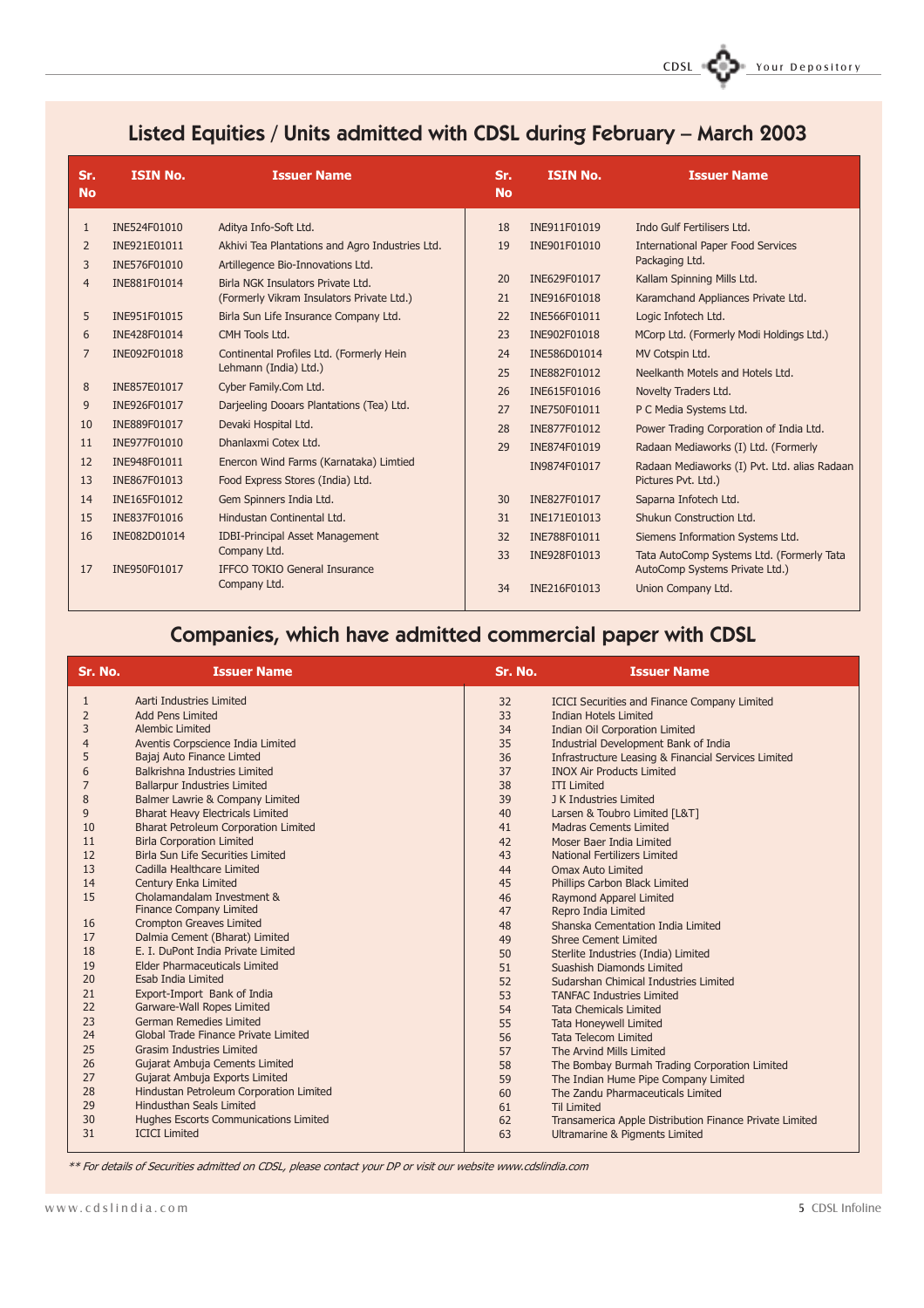CDSL **COST** Your Depository

## Companies, which have admitted debt with CDSL

| Sr. No.             | <b>Issuer Name</b>                                       | Sr. No. | <b>Issuer Name</b>                                                        | Sr. No. | <b>Issuer Name</b>                                           |
|---------------------|----------------------------------------------------------|---------|---------------------------------------------------------------------------|---------|--------------------------------------------------------------|
| $\mathbf{1}$        | Aarti Industires Ltd.                                    | 59      | Hindustan Petroleum Corporation Ltd.                                      | 112     | National Fertilizers Ltd.                                    |
| $\overline{2}$      | Adani Exports Ltd.                                       | 60      | HMT Ltd.                                                                  | 113     | National Housing Bank                                        |
| 3<br>$\overline{4}$ | Aksh Optifibre Ltd.<br>Alok Textile Industries Ltd.      | 61      | Housing and Urban Development<br>Corporation Ltd.                         | 114     | National Hydroelectric Power<br>Corporation Ltd.             |
| 5                   | Amforge Industries Ltd.                                  | 62      | <b>Housing Development Finance</b>                                        | 115     | National Textile Corporation Ltd.                            |
| 6                   | Andhra Pradesh Power Finance                             |         | Corporation Ltd.                                                          | 116     | National Thermal Power Corporation Ltd.                      |
|                     | Corporation Ltd.                                         | 63      | <b>ICICI Bank Ltd.</b>                                                    | 117     | Neelachal Ispat Nigam Ltd.                                   |
| 7                   | Andhra Pradesh State Financial                           | 64      | <b>ICICI Securities &amp; Finance</b><br>Company Ltd.                     | 118     | Neyveli Lignite Corpration Ltd.                              |
|                     | Corporation                                              | 65      | <b>IDBI Bank Ltd.</b>                                                     | 119     | Nirma Ltd.                                                   |
| 8                   | Appollo Fibres Ltd.                                      | 66      | Idea Cellular Ltd. (Formerly Birla Tata                                   | 120     | Nishkalp Investments & Trading Co Ltd.                       |
| 9                   | Ballarpur Industries Ltd.                                |         | AT & T Ltd.                                                               | 121     | Noida Toll Bridge Company Ltd.                               |
| 10                  | Bank of Baroda                                           | 67      | IFCI Ltd.                                                                 | 122     | North Eastern Electric Power                                 |
| 11                  | <b>Bank of India</b>                                     | 68      | India Cements Ltd.                                                        |         | Corporation Ltd.                                             |
| 12                  | <b>Bank of Maharashtra</b>                               | 69      | Indian Aluminium Company Ltd.                                             | 123     | North Eastern Electricity Supply<br>Company of Orissa Ltd.   |
| 13                  | Bank of Punjab<br><b>BASF India Ltd.</b>                 | 70      | <b>Indian Farmers Fertiliser</b>                                          | 124     | Nuclear Power Corporation Ltd.                               |
| 14<br>15            | <b>BASF Styrenics Private Ltd.</b>                       |         | Cooperative Ltd.                                                          | 125     | Oriental Bank of Commerce                                    |
| 16                  | Bharat Forge Ltd.                                        | 71      | Indian Oil Corporation Ltd.                                               | 126     | Orissa Polyfibres Ltd.                                       |
| 17                  | Bharat Heavy Electricals Ltd.                            | 72      | Indian Overseas Bank                                                      | 127     | Panatone Finvest Ltd.                                        |
| 18                  | Bharat Sanchar Nigam Ltd.                                | 73      | Indian Rayon and Industries Ltd.                                          | 128     | Phillips Carbon Black Ltd.                                   |
| 19                  | Bharti Mobile Ltd.                                       | 74      | Indo Gulf Corporation Ltd.                                                | 129     | Power Finance Corporation Ltd.                               |
| 20                  | BOC India Ltd.                                           | 75      | Industrial Development Bank of India                                      | 130     | Power Grid Corporation of India Ltd.                         |
| 21                  | Borosil Glass Works Ltd.                                 | 76      | <b>Infrastructure Leasing &amp; Financial</b><br>Services Ltd.            | 131     | Prism Cement Ltd.                                            |
| 22                  | <b>BPL Mobile Comminuctions Ltd.</b>                     | 77      | Inox Air Products Ltd.                                                    | 132     | PSL Holdings Ltd.                                            |
| 23                  | Cable Corporation of India Ltd.                          | 78      | Irama Estates Private Ltd.                                                | 133     | Punjab & Sind Bank                                           |
| 24                  | Carborundum Universal Ltd.                               | 79      | ITC Bhadrachalam Paperboards Ltd.                                         | 134     | Punjab National Bank                                         |
| 25                  | CEAT Ltd.                                                | 80      | ITI Ltd.                                                                  | 135     | Rajasthan State Industrial Development &                     |
| 26                  | Central Bank of India                                    | 81      | Jain Irrigation Systems Ltd.                                              |         | Investment Corporation Ltd.                                  |
| 27                  | Centurion Bank Ltd.                                      | 82      | Jindal Vijaynagar Steel Ltd.                                              | 136     | Raymond Ltd.                                                 |
| 28                  | Century Enka Ltd.                                        | 83      | Karnataka State Financial Corporation                                     | 137     | Recron Synthetics Ltd.                                       |
| 29                  | Century Textiles and Industries Ltd.                     | 84      | Kerala Power Finance                                                      | 138     | Reliance Capital Ltd.                                        |
| 30                  | Cholamandalam Investment &                               |         | Corporation Ltd.                                                          | 139     | Reliance Industries Ltd.                                     |
|                     | Finance Ltd.                                             | 85      | Kesoram Industries Ltd.                                                   | 140     | Reliance Petroleum Ltd.                                      |
| 31                  | Core Emballage Ltd.                                      | 86      | Kitec Industries (India) Ltd.                                             | 141     | REPL Engineering Ltd.                                        |
| 32                  | Cyrus Investments Ltd.                                   | 87      | Konkan Railway Corporation Ltd.                                           | 142     | Sardar Sarovar Narmada                                       |
| 33                  | Dalmia Cement (Bharat) Ltd                               | 88      | <b>KPL International Ltd.</b>                                             | 143     | Nigam Ltd.<br>Shanti Gears Ltd.                              |
| 34                  | Deepak Fertilisers and                                   | 89      | Krishna Bhaqya Jal Nigam Ltd.                                             | 144     | Shree Rama Multi-Tech Ltd.                                   |
|                     | Petrochemicals Corporation Ltd.                          | 90      | KSB Pumps Ltd.                                                            | 145     | Shree Synthetics Ltd.                                        |
| 35                  | Dena bank                                                | 91      | Lanco Kondapalli Power Private Ltd.                                       | 146     | Silverline Technologies Ltd.                                 |
| 36                  | Development Credit Bank Ltd.                             | 92      | Larsen & Toubro Ltd.                                                      | 147     | SKF Bearings India Ltd.                                      |
| 37                  | Dewan Housing Finance Corporation Ltd.<br>Essar Oil Ltd. | 93      | Leaseplan India Ltd.                                                      | 148     | <b>Small Industrial Development</b>                          |
| 38                  |                                                          | 94      | LIC Housing Finance Ltd.                                                  |         | Bank of India                                                |
| 39<br>40            | Essar Steel Ltd.<br>Export-Import Bank of India          | 95      | Lokhandwala Hotels Private Ltd.                                           | 149     | South Asian Petrochem Ltd.                                   |
| 41                  | Floatglass India Ltd.                                    | 96      | Lupin Ltd.                                                                | 150     | Southern Electricity Supply                                  |
| 42                  | Global Trade Finance Private Ltd.                        | 97      | Madhya Pradesh FinancialCorporation                                       |         | Company of Orissa Ltd.                                       |
| 43                  | Glofame Cotspin Industries Ltd.                          | 98      | Madras Cements Ltd.                                                       | 151     | Srei International Finance Ltd.                              |
| 44                  | GMR Infrastructure Ltd.                                  | 99      | Maharashtra Krishna Valley                                                | 152     | State Bank of Hyderabad                                      |
| 45                  | Godavari Marathwada Irrigation                           | 100     | <b>Development Corporation</b><br>Maharashtra State Financial Corporation | 153     | <b>State Bank of India</b>                                   |
|                     | Development Corporation, Aurangabad                      | 101     | Maharashtra State Road                                                    | 154     | <b>State Bank of Indore</b>                                  |
| 46                  | Grasim Industries Ltd.                                   |         | Development Corporation Ltd.                                              | 155     | <b>State Bank of Travancore</b>                              |
| 47                  | Grid Corporation of Orissa Ltd.                          | 102     | Mahavir Spinning Mills Ltd.                                               | 156     | Steel Authority of India Ltd.                                |
| 48                  | Gujarat Ambuja Cements Ltd.                              | 103     | Mahindra & Mahindra Ltd.                                                  | 157     | Sterlite Industries (India) Ltd.                             |
| 49                  | Gujarat Borosil Ltd.                                     | 104     | Mercator Lines Ltd.                                                       | 158     | Surya Roshni Ltd.                                            |
| 50                  | Gujarat Gas Company Ltd.                                 | 105     | Mindteck (India) Ltd. (Formerly                                           | 159     | Syndicate Bank                                               |
| 51                  | Gujarat State Energy Generation Ltd.                     |         | Hinditron Informatics Ltd.)                                               | 160     | <b>Tamil Nadu Industrial</b><br>Development Corporation Ltd. |
| 52                  | Gujarat State Petronet Ltd.                              | 106     | Moser Baer Ltd.                                                           | 161     | Tamil Nadu Petroproducts Ltd.                                |
| 53                  | GVK Industries Ltd.                                      | 107     | N R Agarwal Industries Ltd.                                               | 162     | Tamil Nadu Road Development                                  |
| 54                  | Haldia Petrochemicals Ltd.                               | 108     | Narmada Cement Company Ltd.                                               |         | Company Ltd.                                                 |
| 55                  | <b>Haren Textiles Limted</b>                             | 109     | Narmada Chematur Petrochemicals Ltd.                                      | 163     | Tapi Irrigation Development Corporation                      |
| 56                  | Hindalco Industries Ltd.                                 | 110     | National Aluminium Company Ltd.                                           | 164     | Tata Chemicals Ltd.                                          |
| 57                  | Hindustan Aeronautics Ltd.                               | 111     | National Bank for Agriculture and                                         | 165     | Tata Engineering and Locomotive                              |
| 58                  | Hindustan Copper Ltd.                                    |         | Rural Development                                                         |         | Company Ltd. [TELCO]                                         |

\*\* For details of Securities admitted on CDSL, please contact your DP or visit our website www.cdslindia.com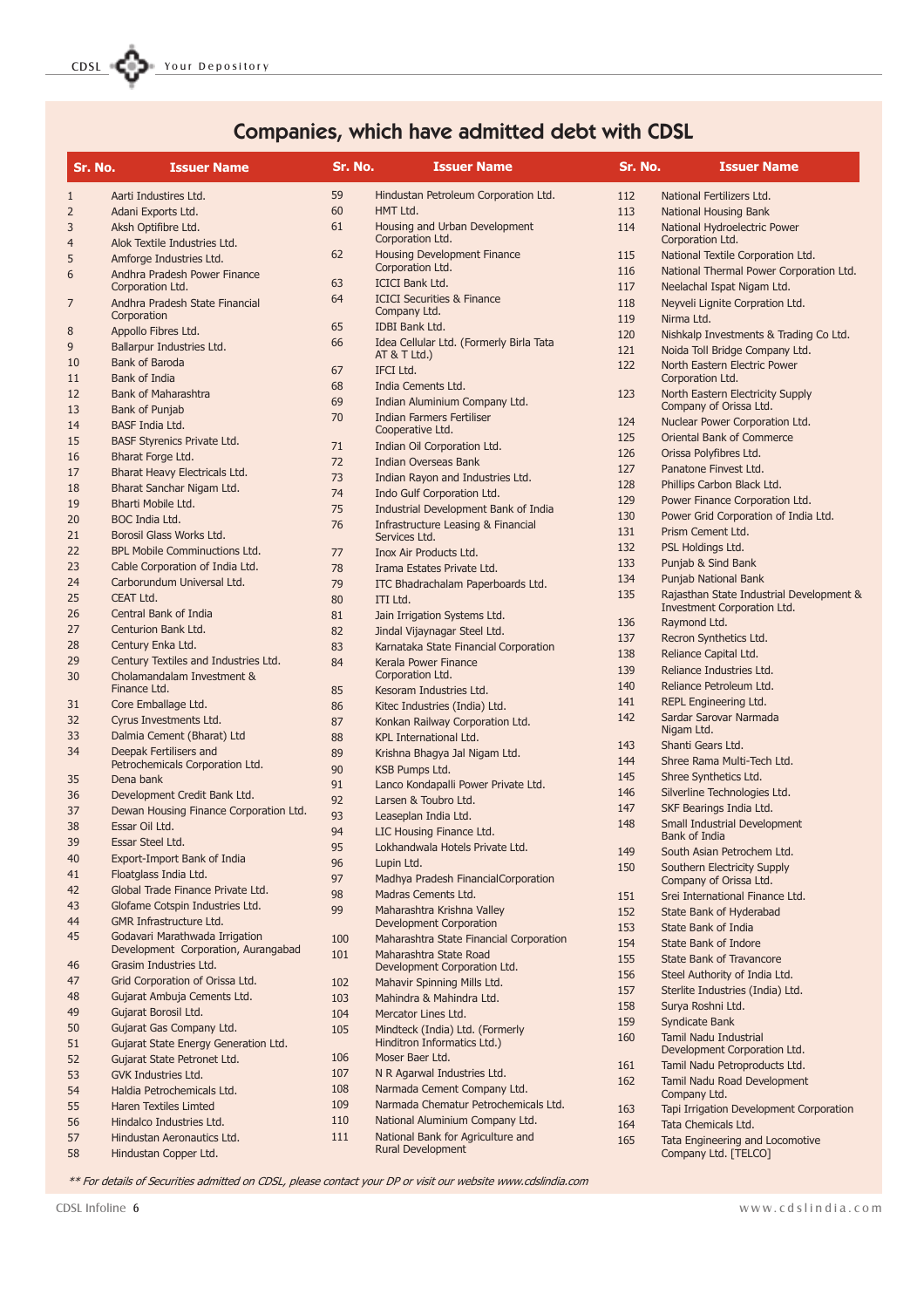# CDSL Your Depository

| Sr. No. | <b>Issuer Name</b>                                                             |
|---------|--------------------------------------------------------------------------------|
| 166     | Tata Finance Ltd.                                                              |
| 167     | Tata Industries Ltd.                                                           |
| 168     | Tata International Ltd.                                                        |
| 169     | Tata Investment Corporation Ltd.                                               |
| 170     | Tata Power Company Ltd.                                                        |
| 171     | Tata SSL Ltd.                                                                  |
| 172     | Tata Tea Ltd. (Formerly Tata Finlay Ltd.)                                      |
| 173     | Television Eighteen India Ltd.                                                 |
| 174     | The Arvind Mills Ltd.                                                          |
| 175     | The Bank of Rajasthan Ltd.                                                     |
| 176     | The Catholic Syrian Bank Ltd.                                                  |
| 177     | The Federal Bank Ltd. (Formerly                                                |
|         | Travancore Federal Bank Ltd.)                                                  |
| 178     | The Indian Seamless Metal Tubes Ltd.<br>(Formerly Kalyani Seamless Tubes Ltd.) |
| 179     | The Paper Products Ltd.                                                        |
| 180     | The South Indian Bank Ltd.                                                     |
| 181     | Thomson Press (India) Ltd.                                                     |
| 182     | Torrent Pharmaceuticals Ltd.                                                   |
| 183     | <b>UCO Bank</b>                                                                |
| 184     | Union Bank of India                                                            |
| 185     | United Western Bank Ltd.                                                       |
| 186     | UTI Bank Ltd.                                                                  |
| 187     | Vanasthali Textile Industries Ltd.                                             |
| 188     | Varun Shipping Company Ltd.                                                    |
| 189     | Venus Sugar Ltd.                                                               |
| 190     | Vidarbha Irrigation Development<br>Corporation                                 |
| 191     | Videocon Appliances Ltd.                                                       |
| 192     | Vijaya Bank                                                                    |
| 193     | Welspun Gujarat Stahl Rohren Ltd.                                              |
| 194     | Welspun India Ltd.                                                             |
| 195     | Welspun Syntex Ltd.                                                            |
| 196     | <b>Western Electricity Supply</b><br>Company of Orissa Ltd.                    |
| 197     | Whirlpool of India Ltd.                                                        |
| 198     | Wockhardt Life Sciences Ltd.                                                   |
| 199     | Wockhardt Ltd.                                                                 |
| 200     | <b>World Resorts Limted</b>                                                    |

## Change in Issuer Name

| <b>ISIN No.</b> | <b>Old Name</b>                                    | <b>New Name</b>                                                            |
|-----------------|----------------------------------------------------|----------------------------------------------------------------------------|
| INE878A01011    | Alstom Power India Limited                         | Alstom Projects India Limited                                              |
| INE705C01012    | Annamallai Finance Limited                         | Shiva Texyarn Limited                                                      |
| INE731A01012    | <b>Archies Greetings and Gifts</b><br>Limited      | <b>Archies Limited</b>                                                     |
| INE439A01012    | Asahi India Safety Glass<br>Limited                | Asahi India Glass Limited                                                  |
| INE134C01015    | <b>Autolec Industries Limited</b>                  | <b>TVS Autolec Limited</b>                                                 |
| INE470A01017    | <b>Birla 3M Limited</b>                            | <b>3M India Limited</b>                                                    |
| INE356C01014    | Bommidala Aguamarine<br>Limited                    | <b>BKV Industries Limited</b>                                              |
| INE870E01010    | <b>Calcinor India Limited</b>                      | Kunj Iron Products Limited                                                 |
| INE716D01017    | Cressanda Commercial &<br><b>Financing Limited</b> | <b>Cressanda Solutions Limited</b>                                         |
| INE590D01016    | <b>DHP Financial Services Limited</b>              | <b>DHP India Limited</b>                                                   |
| INE418A01016    | Ganesh Anhydride Limited                           | <b>Futuristic Offshore Services</b><br>and Chemicals Limited               |
| INE216D01018    | <b>Garnet Paper Mills Limited</b>                  | K.Sera Sera Productions Limited                                            |
| INE129A01019    | Gas Authority of India Limited                     | <b>GAIL (India) Limited</b>                                                |
| INE876E01017    | <b>Genesys Securities Limited</b>                  | Nihar Info Global Limited                                                  |
| INE813A01018    | <b>Gesco Corporation Limited</b>                   | Mahindra Gesco<br><b>Developers Limited</b>                                |
| INE939D01015    | <b>Harita Grammer Limited</b>                      | Harita Seating Systems Limited                                             |
| INE517B01013    | Hughes Tele.Com (India) Ltd.                       | <b>Tata Teleservices</b><br>(Maharashtra) Limited                          |
| INE564A01017    | <b>Indian Organic Chemicals</b><br>Limited         | <b>Futura Polyesters Limited</b>                                           |
| INE686F01017    | Kingfisher Properties &<br><b>Holdings Limited</b> | United Breweries (Holdings) Limited<br>(formerly United Breweries Limited) |
| INE739E01017    | Madhusudan Oils and<br><b>Fats Limited</b>         | Cera Sanitaryware Limited                                                  |
| INE331F01010    | Parichay Education Limited                         | Javelin Technologies Limited                                               |
| INE459F01019    | Perfect Moulds Limited                             | Sermo-PM India Limited                                                     |
| IN637C01017     | Pokarna Granites Limited                           | Pokarna Limited                                                            |
| INE269D01025    | <b>Priyansh Saree Industries</b><br>Limited        | <b>Optimates Textile</b><br><b>Industries Limited</b>                      |
| INE474B01017    | <b>PSL Holdings Limited</b>                        | <b>PSL Limited</b>                                                         |
| INE335D01016    | Ratnajyot Metcast Limited                          | <b>Oasis Media Matrix Limited</b>                                          |
| INE442B01014    | <b>Shine Computech Limited</b>                     | <b>Raynolds Software Solutions Limited</b>                                 |
| INE037B01012    | Shriyam Securities and<br><b>Finance Limited</b>   | <b>Shardul Securities Limited</b>                                          |
| INE659D01019    | Surana Metals & Steels<br>(India) Limited          | Surana Industries Limited                                                  |
| INE166A01011    | The Vysya Bank Limited                             | <b>ING Vysya Bank Limited</b>                                              |

\*\* For details of Securities admitted on CDSL, please contact your DP or visit our website www.cdslindia.com

201 Zydus Cadilla Healthcare Ltd.

## List of new DPs / Branches

|             | <b>Main DPs</b>                                                     |             | <b>DP Branches</b>                                        |
|-------------|---------------------------------------------------------------------|-------------|-----------------------------------------------------------|
| <b>DPID</b> | <b>DP Name</b>                                                      | <b>DPID</b> | <b>DP Name</b>                                            |
| 29800       | Capstocks and Securities (India) Pvt. Ltd. -<br>Thiruvananthapuram. | 26702       | B M Gandhi Securities Pvt. Ltd. - Junagadh.               |
|             |                                                                     | 29101       | Grishma Securities Pvt. Ltd. - Pune.                      |
| 30000       | LKP Shares & Securities Ltd. - Mumbai.                              | 23206       | HEM Securities Ltd. - Alwar.                              |
| 29700       | Maniput Investments Pvt. Ltd. - Mumbai.                             | 19113       | Sam Global Securities Ltd. - Dhanbad.                     |
| 29900       | Orbis Securities Pvt. Ltd. - New Delhi.                             | 25702       | Shilpa Stock Broker Pvt. Ltd. - Princess Street - Mumbai. |
|             |                                                                     | 28502       | S P Jain Securities Pvt. Ltd. - Abu Road.                 |
| 29600       | Pashupati Capital Services Pvt. Ltd. - Mumbai.                      | 28503       | S P Jain Securities Pyt. Ltd. - Ambala Cantt.             |
|             |                                                                     | 30000       | S P Jain Securities Pvt. Ltd. - Surat.                    |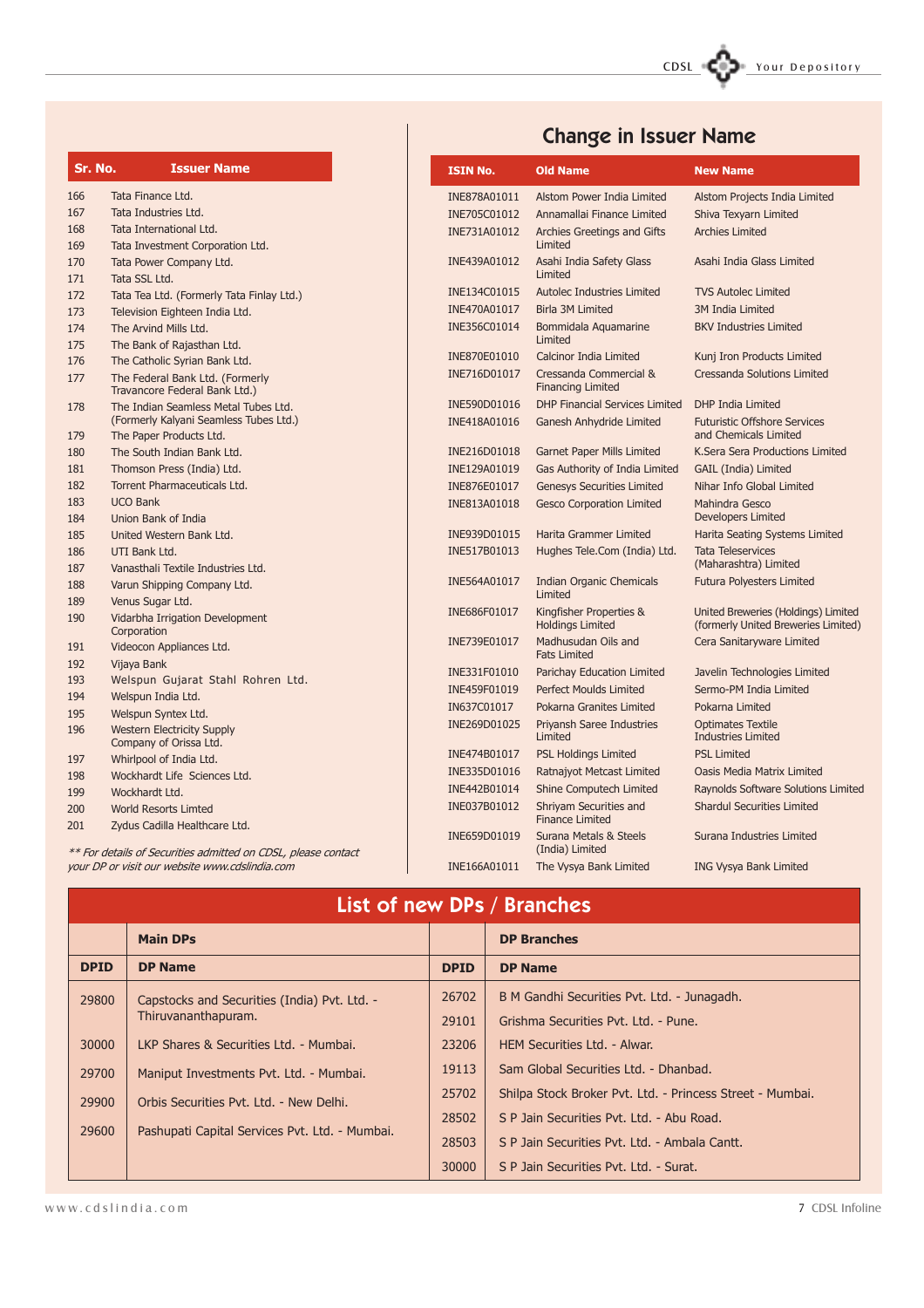AOK In-House Share Registry 011-25792012/13/14/15 inhouse@bol.net.in Aarthi Consultants Private Limited 040-7633716/4445/7642217 aarcons@hd2.dot.net.in ABC Computers Private Limited 033-24832972/24731163/5362 abccomp.cal@vsnl.com Abhipra Capital Limited 011-227249773/4/27458527 abhinav@abhipra.com ABS Consultants Private Limited 033-22430153 absconsult@caltiger.com Adroit Corporate Services Private Limited 022-28502748/2690 4102 adroits@vsnl.net Alankit Assignments Limited 011-2354 5773/5774 alankit@alankit.net Alpha Systems Pvt. Ltd. 080-3460815-818 alfint@bgl.vsnl.net.in, sridhar@123alpha.com AMI Computers (I) Limited 033-22812435/36 amicomputers@vsnl.com Amtrac Management Services Limited 0253-354032/350741 amtrac@bom3.vsnl.net.in Ankit Consultancy Pvt. Ltd. 0731-491298 ankitind@sancharnet.in Beetal Financial And Computer Services (P) Ltd 011-26232390/1990 beetal@rediffmail.com Bigshare Services Pvt. Ltd. 022-28560652-3/28523474 bigshare@bom7.vsnl.net.in C B Management Services Pvt. Limited 033-22806692/94/22802486/2937 cbmsl1@cal2.vsnl.net.in Cameo Corporate Services Limited 044-28460390-94/28460425 cameosys@satyam.net.in, cameo@cameoindia.com Canbank Computer Services Limited 080-2872461/62/2521 ccslrnt@bgl.vsnl.net.in / ccslrnt@vsnl.com CIL Securities Limited 040-3203155/3149 advisor@cilsecurities.com, advisors@cilsecurities.com Computech International Limited 011-6105752 computec@del2.vsnl.net.in Computech Sharecap Limited 022-2671824-7 Computer Age Management Services Ltd 040-8293292 camslh@camsonline.com

CDSL **COD** Your Depository

Computronics Financial Services (I) Ltd 022-27619579/41/23 cfsl@lipidata.com Dakshin Consultants (P) Ltd 044-23399000 dakshinindia@rediffmail.com Data Software Research Company Pvt. Ltd. 044-4833738/4487/4801664 drsnd@mds.vsnl.net.in Datamatics Financial Software & Services Limited 022-28375519/24/28345824 dfsl@bom5.vsnl.net.in Dynamic Superways & Exports Limited 022-28918257/28937793 dynaexp@roltanet.com EIH Limited 033-22485883/22206141 eihkv@calc.vsnl.net.in e-SERVE INTERNATIONAL LIMITED 022-24146044/2413 2503 GNSA Investor Services (P) Ltd. 044-24662354 sharma@satyam.net.in ICICI Infotech Services Limited 022-27908040/27908028-47 aniruddhas@infotech.icici.com, rajanl@infotech.icici.com IIT Corporate Services Limited 022-28306790-1/28349976 Ikon Visions (P) Limited 040-3744138/374 4356 ikonvision@hotmail.com Indus Portfolio Pvt Ltd 011-25449862/57390/25172115 indshare@vsnl.net Integrated Enterprises (India) Limited 044-28140801 sureshbabu@iepindia.com Intime Spectrum Registry Ltd. 022-25923837/25923835 isrl@vsnl.com, helpline@intimespectrum.com Investor Services Of India Limited 022-27579636-43 isil\_y2000@yahoo.com Karvy Consultants Limited 040-23311968/23323049 esafe@karvy.com,phani@karvy.com Maheshwari Datamatics Pvt. Limited 033-22435029/5809/22482248 mdpl@cal.vsnl.net.in MAS Services Private Limited 011-2610 4142/4292/4326/8303 masserv@giasdl01.vsnl.net.in MCS Limited 022-28201785/86 mcsdemat@yahoo.com, mcsdemat@rediffmail.com Mennen Financial Services Limited 022-28728494/5143/28758137 sandeep@mennenfinance.com, mail@mennenfinance.com Mondkar Computers Private Limited 022-28366620/9704/28221966 milindm@bom5.vsnl.net.in

Nagarjuna Investor Services Limited 040-23358405/06 KedarBVP@nagarjuna.com Niche Technologies Private Limited 033-22357270/7271/3070 Pinnacle Shares Registry Private Ltd. 079-2204226/0591/0582/0338 dixit.parikh@arvindmills.com Purva Share Registry India Private Limited 022-22617957/22632967 info@busi-comp.com R & D Consultants Limited 022-22834347/22884667/68 rndcons@vsnl.com RCMC Share Registry (P) Limited 011-24692346/24601017 rcmc@theoffice.net S K Computers 033-22194815/24831875 agarwalskc@rediffmail.com SKDC Consultants Limited 0422-499856/494704/5962 vishen@eth.net Sartak Global Limited 0731-2523545/2526388 v\_pure@ruchigroup.com Satellite Corporate Services Pvt Ltd 022-26734262 scspl@bom7.vsnk.net.in Sathguru Management Consultants Pvt. Ltd 040-3356507/0586 sathguru@hd1.vsnl.net.in Sharepro Services 022-28202112/28392259 sharepro@vsnl.com Sharex (India) Private Limited 022-22641376/22702483/85 sharexindia@vsnl.com Sindhu Corporate Services Private Limited 040-27733478/27733485 scchadha@hotmail.com, sindhu\_corp@hotmail.com Skyline Financial Services Private Limited 011-26838501/26920625 snag@del6.vsnl.net.in, kapilarora\_us@yahoo.com Tata Consultancy Services 022-28861180 tcs\_corpoffice@mumbai.tcs.co.in Tata Share Registry Limited 022- 22844702/22886485 dp-admin@tatashare.com, mnparwani@tatashare.com Trident Investment & Portfolio Services Pvt. Ltd 044-4800886/484 4204 tips@vsnl.com UTI Investor Services Limited 022-28506305/28525633 mumbai@utiisl.co.in Venture Capital & Corporate Investments Ltd 040-3712250 Softech Systmes Limited 040-3553213-15 xlsoft@hd1.vsnl.net.in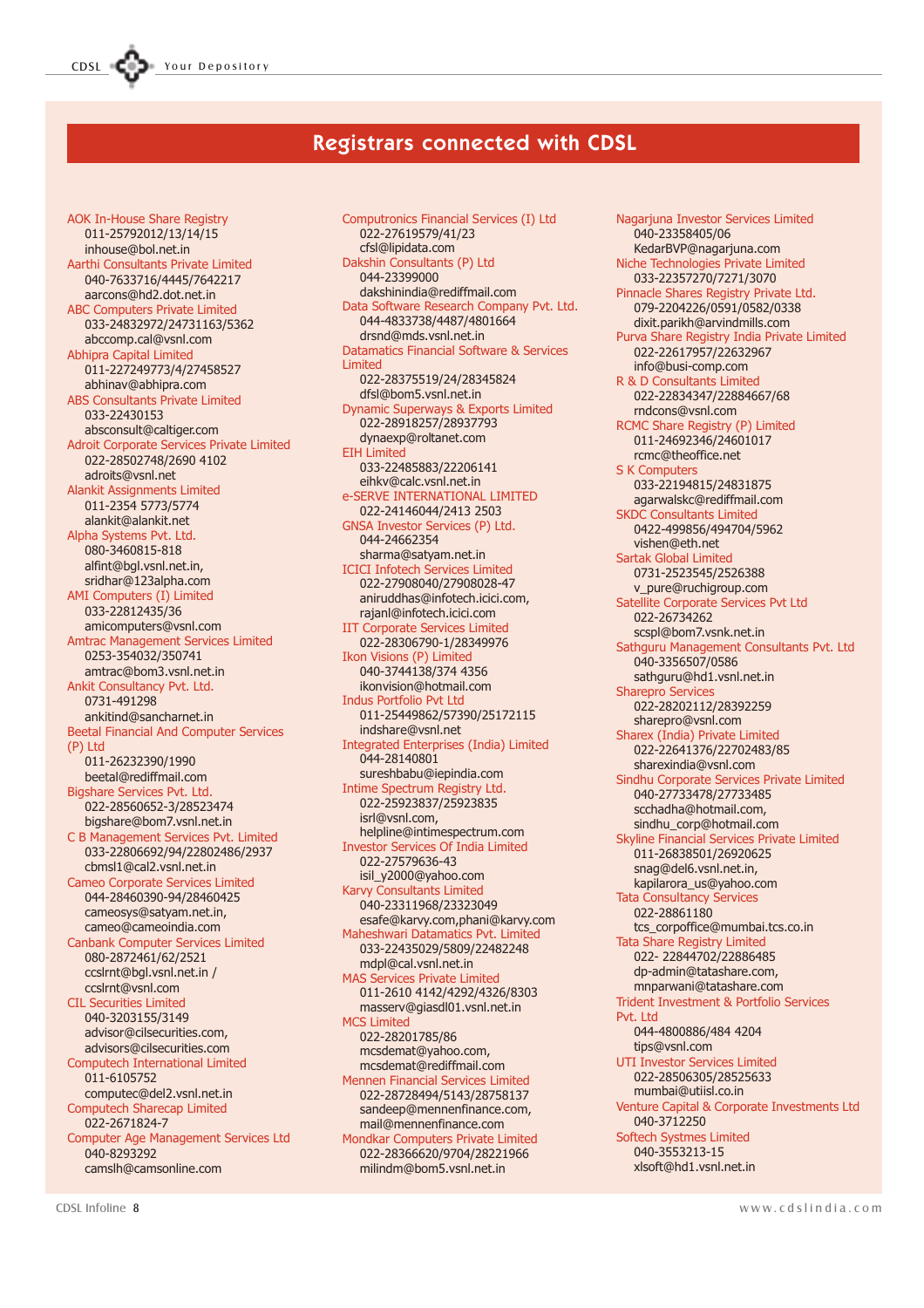### Depository Participants connected with CDSL

#### ANDHERI (EAST)

Anand Rathi Securities Pvt. Ltd. 022-56983737/56983700-01 demat@rathi.com

#### C.R.Kothari And Sons Shares & Stock Brokers (P) Ltd.

022-28245719/2824 5720 cr\_kothari\_cdsil@yahoo.co.in

IDBI Bank Ltd. 022-26977811-24

g\_subrahmanyam@idbibank.com IIT Corporate Services Ltd. 022-26835599/1416/26831138 iitcsl@bom3.vsnl.net.in,

iitsta@123india.com

#### The Greater Bombay Co-operative Bank Ltd.

022-28343695 gbcbdc1@roltanet.com, gbcbdc1@rediffmail.com

UTI Securities Exchange Ltd. 022-26941500/26941640-3 manish@utisec.com; meenal@utisel.com

#### ANDHERI (WEST)

Bank Of India 022-26248178 Jitendra J. Bhabhera 022-26707601-4 bhabhera@vsnl.com; kalpeshbhabhera@hotmail.com Kisan Ratilal Choksey Shares And Securities Pvt. Ltd.

022-26965555 krc@vsnl.com, Sharebank@krchoksey.com Mangal Keshav Securities Ltd. 022-6351177 mkssbl@vsnl.com

#### BANDRA (WEST)

Total Securities Ltd. 022-26514095-98 pandya51271@rediffmail.com

BANDRA (EAST) ISJ Securities Pvt. Ltd.

022-26408575

#### BORIVILI (WEST)

Acme Shares & Stock Pvt. Ltd. 022-28912256/62 ashastri@vsnl.com Motilal Oswal Securities Ltd. 022-28996315/28990678 dsspl@bom3.vsnl.net.in R N Patwa Share & Stock Brokers (P) Ltd. 022-28984679/28988619 Rkinvestment@mantraonline.com Sam Global Securities Ltd. 022-28050972/28066373

cltanna@chandrakanttanna.com

### MUMBAI

**CHEMBUR** 

#### UTI Bank Ltd. 022-55979292-94 dp.operations@utibank.co.in, prasanna.acharya@utibank.co.in **CHURCHGATE**

CD Equisearch Private Ltd. 022-22830653/6593 cvd@vsnl.com, cvdesai@b om4.vsnl.net.in

#### **COLABA**

Gupta Equities Pvt. Ltd. 022-2225607 gupta\_equities@vsnl.com, gupta\_equities@yahoo.com Sykes & Ray Equities (India) Ltd. 022-2240425/0392/22040426 sykes@bol.net.in, sykes@bom4.vsnl.net.in **DADAR** 

Maniput Investments Pvt. Ltd. 022-24158686 mebl@vsnl.net.in, info@magnumebroking.com

#### FORT

A.C.Choksi Share Brokers Pvt. Ltd. 022-22047654/22044000 choksi@hathway.com Acme Shares & Stock Privte Ltd. 022-22335083/84 acme\_dp@yahoo.co.in Advani Share Brokers Private Ltd. 022-22671533 advani@giasbm01.vsnl.net.in, dharmesh@advanishares.com, Amu Shares & Securities Ltd. 022-22653410/6989 B D Shah Securities Ltd. 022-22835543/22811817 bds@bdshah.com B M Gandhi Securities Pvt. Ltd. 022-22676940/7435/22626708 bmgs@vsnl.com B R Jalan Securities Private Ltd. 022-22675746/5815/5997/2389 brjalan@vsnl.net Babubhai Purushottamdas Stock Brokers Pvt. Ltd.

022-22651109/22700601/603 bpt074@hotmail.com

Bank Of India - Stock Exchange Branch 022-22626998/22626956 Bank Of Maharashtra

- 022-22626748/1779
- bomdp@vsnl.net BCB Brokerage Private Ltd. 022-226533/37/5502 ubagri@vsnl.com,

onlyuttam@yahoo.com BCB Brokerage Pvt. Ltd.

022-22374709-10/Hot Line-24042 bcbcds@yahoo.com, anubagri@yahoo.com

Bhavik Rajesh Khandhar Shares & Stock Brokers P Ltd. 022- 22075651 bhavikrk@bom5.vsnl.net.in BNR Capital Services Pvt. Ltd. 022-22670029/5155 bnrcapital@rediffmail.com B0I Shareholding Ltd. 022-22723626/22723017 boisl@vsnl.com Centurion Bank Ltd. 022-22705036/37/38/39 Churiwala Securities Private Ltd. 022-22670035/1713/22651012 alokgbc@c-sec.com/tbse@c-sec.com Deutsche Bank AG 022-22078453 manoj.yadav@db.com; Dimensional Securities Pvt. Ltd. 022-56345722 mumbai@dimensional.co.in Dindayal Biyani Stock Brokers Ltd. 022-22882266/4422/22871343 din\_stock@vsnl.com Enam Securities Private Ltd. 022-22655535 Gandhi Securities And Investment Pvt. Ltd. 022-22663340-41 gsec@vsnl.com, dp@gsecin.com Global Trust Bank Ltd. 022-22644920 cdsl@globaltrustbank.com, bala@globaltrustbank.com H T Nanavati Securities Pvt. Ltd. 022-22650499/56341981-84/51 htnanavati@yahoo.com, vijaykhamkar@rediffmail.com Hasmukh Lalbhai Share Brokers Pvt. Ltd. 022-22723068/814 uchitharia@hotmail.com Hem Securities Ltd. 022-22666156/57 hsl@bol.net.in IKAB Securities & Investment Ltd. 022-22310571 osl@bom5.vsnl.net.in Indusind Bank Ltd. 022-56366580-83 cdsl@indusind.com Integrated Master Securities Ltd. 022-22672987/23871/56318204/03 imslbom@vsnl.com Inventure Growth & Securities Ltd. 022-22886851/417 ISJ Securities Private Ltd. 022-22616178/22674252 Isjain@datainfosys.net JGA Shah Shares Brokers Pvt. Ltd. 022-22657350 jgashah@vsnl.net J G Shah Financial Consultants Pvt. Ltd. 022-22651688/3432/2694

ajay\_sha@vsnl.com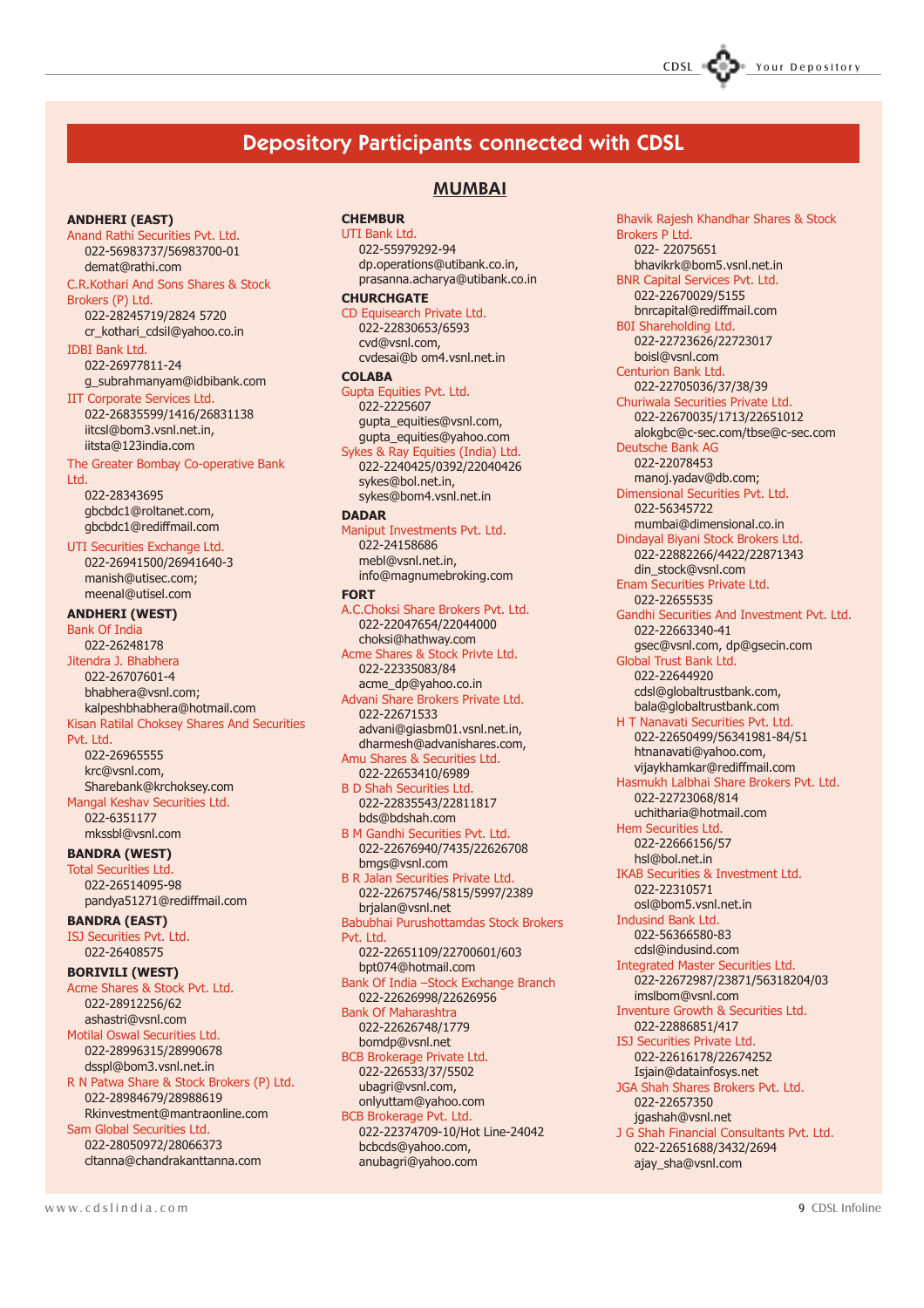Janata Sahakari Bank Ltd., Pune 022-22630568/0569 Joindre Capital Services Ltd. 022-22662292/22623150 Cdsl@joindre.com K Damani Securities Pvt. Ltd. 022-22652918/22694449 kkd020@hotmail.com K M Jain Stock Brokers Pvt. Ltd. 022-22334978-79 kmjpl@bom5.vsnl.net.in K.Jayantilal Securities Private Ltd. 022-56334219-20 kjay@bom4.vsnl.net.in Kaji And Maulik Securities Private Ltd. 022-22652164/4592/4350/4351 mlkaji@vsnl.com Kantilal Chhaganlal Securities Private Ltd. 022-22677917-22 kcspldp\_cdsl@yahoo.com; ajayshah5555@rediffmail.com Kantilal Mangaldas Securities Pvt. Ltd. 022-22675282/6500 kmsec@hotmail.com Kaushik Shah Shares and Securities Ltd. 022-22874860/22844762 ksssl@bom8.vsnl.net.in Khambatta Securities Ltd. 022-22664287 demat@khambattasecurities.com Malti Securities Private Ltd. 022-22611268/0727/998 msl@vsnl.com Mehta Vakil And Company Private Ltd. 022-22652620/1082/22678748 MLR Securities Private Ltd. 022-22630125-6 mlrsecurities@hotmail.com Mother India Securities Pvt. Ltd. 022-22876431-32/22811703-04 mispl@bom3.vsnl.net.in Motilal Oswal Securities Ltd.-Fountain 022-22675494/22676838 niwas@bom3.vsnl.net.in Motilal Oswal Securities Ltd.-Fort 022- 56391355 helpdesk@motilaloswal.com Navkar Shares & Stock Brokers Pvt. Ltd. 022-22722118 pradip@wilnetonline.net Nirmal Bang Securities Pvt. Ltd. 022-22641234/22652111 nirmal\_cds@rediffmail.com Oriental Bank Of Commerce 022-22674579/6066/22671751 bm0643@obc.co.in Prarup Shares & Stock Brokers Pvt. Ltd. 022-22826940-42/22884358 Prarup@bom5.vsnl.net.in Pratik Stock Vision Pvt. Ltd. 022-22644793-95 psvpl@hotmail.com, Pruthvi Brokers & Share Holdings Pvt. Ltd. 022-22721177/88 pbsh@vsnl.ini R B K Share Broking Ltd. 022-22651529/2646/22623499 rbk@rbksbl.com R R S Shares & Stock Brokers Pvt. Ltd. 022-56330456/22679055/674 rrsshares@satyam.net.in

R.M. Share Trading Private Ltd. 022-22656034/22625194 R.N.Patwa Share & Stock Brokers (P) Ltd. 022-22651951/7258 rnpatwa@bom3.vsnl.net.in Renaissance Securities Ltd. 022-22721213/2632/56308228 rsecure@giasbm01.vsnl.net.in S.P.Jain Securities Pvt. Ltd. 022-56314108-9 spjain@roltanet.com Saikripa Securities Ltd. 022-56381744-5/HOT LINE-21481 dpservices@saikripa.co.in Sam Global Securities Ltd. 022-22654252/57/22654590 anu1@vsnl.com, rakesh\_samdp@hotmail.com Sam Global Securities Ltd. 022-22652422/22676468 Sanjay C. Baxi 022-22653872/3812 Saurashtra Capital Services Pvt. Ltd. 022-22817483/85/22817488 info@saurashtracapital.com Shilpa Stock Brokers Private Ltd. 022-22624220/1 shilpa@hathway.com Sino Securities Pvt. Ltd. 022-22334811-14 jayem@bom3.vsnl.net.in SMIFS Securities Ltd. 022-22658027/28/8041 smifsop@bom5.vsnl.net.in; demat@smifs.com SPS Share Brokers Private Ltd. 022-22675556/1335/4305 spshares@vsnl.com Standard Chartered Bank 022-22020351/22829753 Custody.Mumbai@in. standardchartered.com State Bank Of India 022-22631182/22651363 Sunidhi Consultancy Services Pvt. Ltd. 022-22631417/22631418 scs\_dp@rediffmail.com, scs\_dp@homail.com Suresh Rathi Securities Pvt. Ltd. 022-22624787/22621086 srsplcdsl@yahoo.com, Sushil Finance Consultants Ltd. 022-56386000/22664770 dp@sushilfinance.com SVV Shares & Stock Brokers Pvt. Ltd. 022-22723133/35/38 svvdp12000@hotmail.com The Bank Of Rajasthan 022-22873472/22841787 mumbai@rajbank.com The Omniscient Securities Pvt. Ltd. 022-22722379-82 kamlesh\_shroff@hotmail.com, The United Western Bank Ltd. 022-22884309-11/22884331-32 Union Bank Of India 022-22674115 unionmsm@bol.net.in

Wall Share & Stock Brokers Ltd. 022-22072298/2177 wall@bom7.vsnl.net.in Wellworth Shares And Stock Broking Ltd. 022-22675758/0365/22700411 wellwrth@vsnl.com **GHATKOPAR** Bank Of Baroda 022-25116899/6717/2514 1862 Pragya Securities Pvt. Ltd. 022 5106655/022 5103953 dgc160@hotmail.com GOREGAON (EAST) Asian Markets Securities Pvt. Ltd. 91-22-841 3030/91-22-841 3100 asianmarkets@vsnl.com ICICI Bank Ltd. 022-28736300 shantanut@infotech.icici.com GOREGAON (WEST) Motilal Oswal Securities Ltd. 022-28727241 pratikinv@hotmail.com Renaissance Securities Ltd. 022-28786854/6855 Sahara India Financial Corporation Ltd. 022-28755502/28738825/9301 depository@saharaemail.com SMK Shares and Stock Broking Pvt. Ltd. 022-22655590/ 22623999/22623434 dsk777@rediffmail.com GULAL WADI Acme Shares & Stock Pvt. Ltd. 022-23425999 kpranali@yahoo.com KALBADEVI BCB Brokerage Pvt. Ltd. 022-22064571-72 jayeshj@bom5.vsnl.com M R Share Broking Pvt. Ltd. 022-56372715/22008176/77 dhancott@bom5.vsnl.net.in Shilpa Stock Broker Pvt. Ltd. 022-56331594 jifc99@hotmail.com KANDIVLI (WEST) Bank Of Baroda 022-28083243/28050291 kandiv@vsnl.com LOWER PAREL Acme Shares & Stock Private Ltd. 022-24985147/ ajitthorat1977@yahoo.com Asit C Mehta Investment Intermediates Ltd. 022-24982000 sskidp@sski.co.in B R Jalan Securities Pvt. Ltd. 022-24988844/ bonanza@bom4.vsnl.net.in Emkay Share & Stock Brokers Pvt. Ltd. 022-24606690/24904696 emk@bom5.vsnl.net.in

Vijan Share & Securities Pvt. Ltd. 022-22692217/2218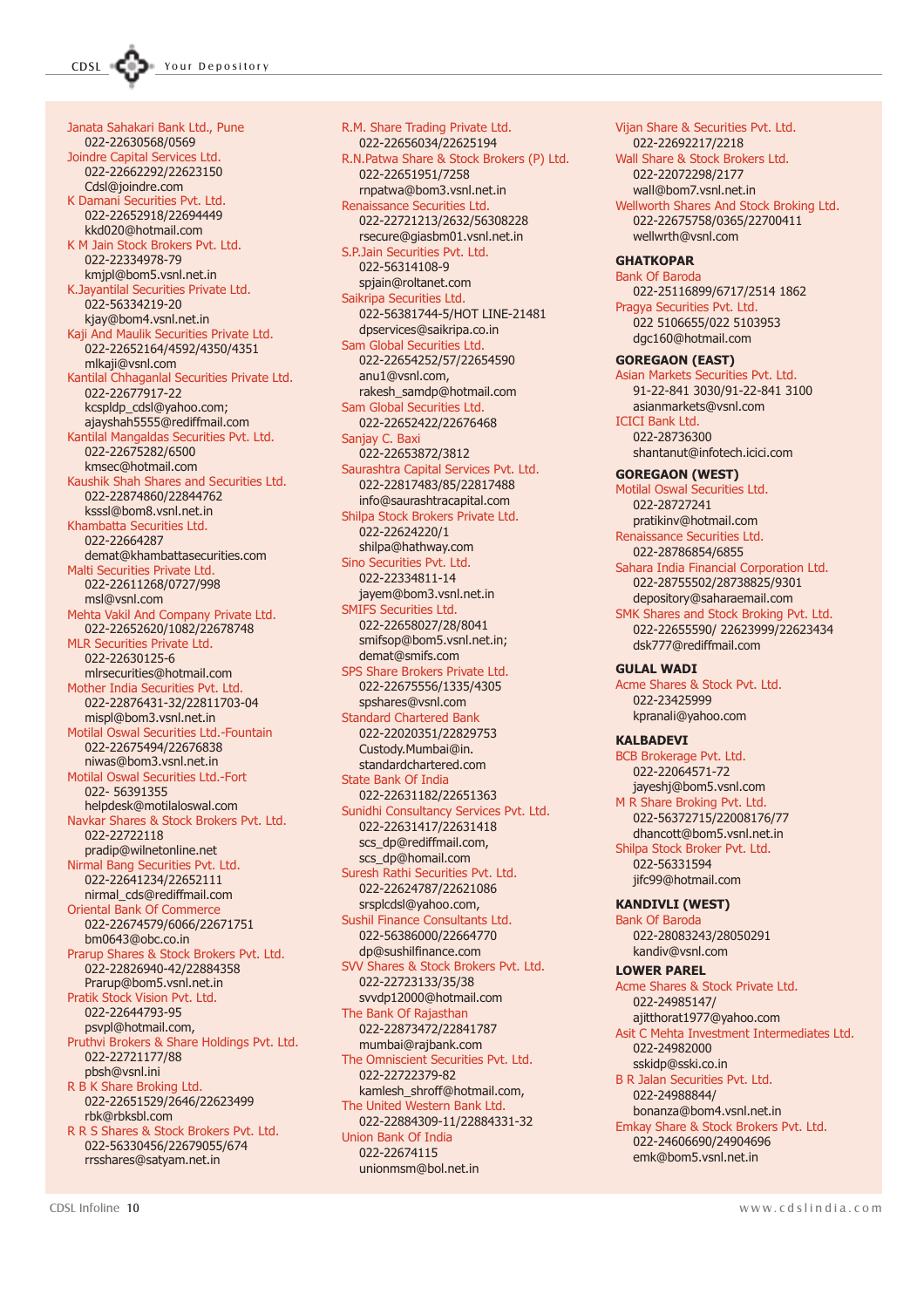

HDFC Bank Ltd.

022-24910492/24961616 sunil.rodrigues@hdfcbank.com; yogesh.gadgil@hdfcbank.com Standard Chartered Bank Ltd. 022-24910076/022-4910078 Poornima.Natarajan@ in.standardchartered.com

#### MAHAI AXMT

H T Nanavati Securities Pvt. Ltd. 022-23002999 vikas.gandhi@refcosify.com ICICI Bank Ltd. 022-24924100/24906868/6884 bosep@icici.com;rambk@icici.com

#### MAHIM

Motilal Oswal Securities Ltd. 022-24453652

#### MALAD (EAST)

Inventure Growth & Securities Ltd. 022-28816159/28888270/71 Motilal Oswal Securities Ltd. 022-28440640/28881533 nebula@bom8.vsnl.net.in, nebula@rajkosh.com

#### MALAD (WEST)

B R Jalan Securities Pvt. Ltd. 022-2675997 brjalan@vsnl.net Pashupati Capital Services Pvt. Ltd. 022-28800407/28809549 pashpati@vsnl.net

#### **MATUNGA**

Grishma Securities Pvt. Ltd. 022-24012553/2554 info@grishma.com

#### MULUND (WEST)

Acme Shares & Stock Pvt. Ltd. 022-25620231 melsheri@vsnl.com Motilal Oswal Securities Ltd. 022-25926040 argl@vsnl.com

#### NARIMAN POINT

ABN Amro Bank N.V 022-22812527/28/22812529 krishnan.natrajan@ap.abnamro.com Birla Sun Life Securities Ltd. 022-56360000 pzaveri@birlasec.com Birla Sunlife Securities Ltd. 022-22880041-43 rajendra@birlasec.com CLSA India Ltd. 022-22841348 shivram.ranganath@clsa.com, rajendra.mehta@clsa.com Dalal & Broacha Stock Broking Pvt. Ltd. 022-22044805/22822992 dbcds@vsnl.com; dalal\_broacha@hotmail.com DBS Capital Markets Pvt. Ltd. 022-22852580-81 dbscapital@dbsclub.com Indsec Securities And Finance Ltd. 022-22046753/22822362 rrao@indsec.com Keynote Capitals Ltd. 022-22025230 keynote@vsnl.com, kaunil@yahoo.com Kotak Securities Ltd. 022-56341100 vishwasjoshi@kotak.com, sanjay.chandpuri@kotak.com Maheshwari Equity Brokers Pvt.. Ltd. 022-22042514/22872539 mebpl@vsnl.net,

manishakg@hotmail.com Prabhudas Lilladher Pvt. Ltd. 022-56322222/2520 cdsl@plindia.com Rashi Equisearch Private Ltd. 022-22044270/22044259

info@rashiequisearch.com POWAI

Asit C. Mehta Investment Intermediates Ltd..

022-28577898/28577614-16 acmiil\_cdsl@hotmail.com Infrastructure Leasing & Financial Services Ltd. 022-28570965/28570970/954

ganesh.raikar@ilfsindia.com

#### PYDHUNIE

Motilal Oswal Securities Ltd. 022-23448104/1057

#### REAY ROAD (EAST)

Reliance Capital Ltd. 022-24631787 mohan\_vellore@ril.com

#### **SION**

Mukesh Babu Securities Ltd. 022-24018218-9/24078158/8206 mbsll@bom2.vsnl.net.in

#### TARDEO

Motilal Oswal Securities Ltd. 022-24612481 gokani@rediffmail.com

#### VIKHROLI (WEST)

Stock Holding Corporation Of India Ltd. (Retail) 022-25795261/5779622-29 cdslrtl@stockholding.com Stock Holding Corporation Of India Ltd. (Institutional) 5795246/5779622 -29 cdslinst1@rediffmail.com

#### VILE PARLE

DJS Stock And Shares Ltd. 022-26185011/26103594 disstock@hotmail.com

#### WALKESHWAR

B R Jalan Securities Pvt. Ltd. 022-23613415/2553/23674460

#### WORLI

Citibank N.A. 022-24949275/4167 settlements.custody-india@citicorp.com The Hongkong And Shanghai Banking Corpn. Ltd. 022-2498 0000/2491 7033 bomcnc1@hsbc.co.in,

bomcnc2@hsbc.co.in

#### ABU ROAD

S P Jain Securites Pvt. Ltd. 02974-220912/223268 spjain@roltanet.com

#### AGRA

Seema Securities Private Ltd. 0562-351230/1061 agssi@nde.vsnl.net.in

#### AHMEDABAD

Bank Of India 079-6561984 BCB Brokerage Pvt. Ltd. 079-6640022/33/44/6640055 ratnakarsec@icenet.net

### OTHER CITIES

Gandhi Securities And Investment Pvt. Ltd.-Kalol 02764-22817 Money Care Securities And Financial Services Ltd. 079-6561700/6561923 mcsahd@vsnl.com Navkar Share & Stock Brokers Pvt. Ltd. 079- 6403629/49/6446166 pradip@wilnetonline.net Renaissance Securities Ltd. 079-2167976/2176660 Shah Investor's Home Ltd. 079-6405001-02/6564360 sihl@icenet.net

The Stock Exchange, Ahmedabad 079-6307971/77 ase@adl.vsnl.net.in

#### AHMEDNAGAR

Nagar Urban Co-operative Bank Ltd. 0241-343 641/642/345385 nagarbank@vsnl.com

#### AKOLA

Motilal Oswal Securities Ltd. 0724-430795/430304 The Akola Janata Commercial Co-operative Bank Ltd., Akola 0724-430012/430241/639 akl\_akljbmnb@sancharnet.in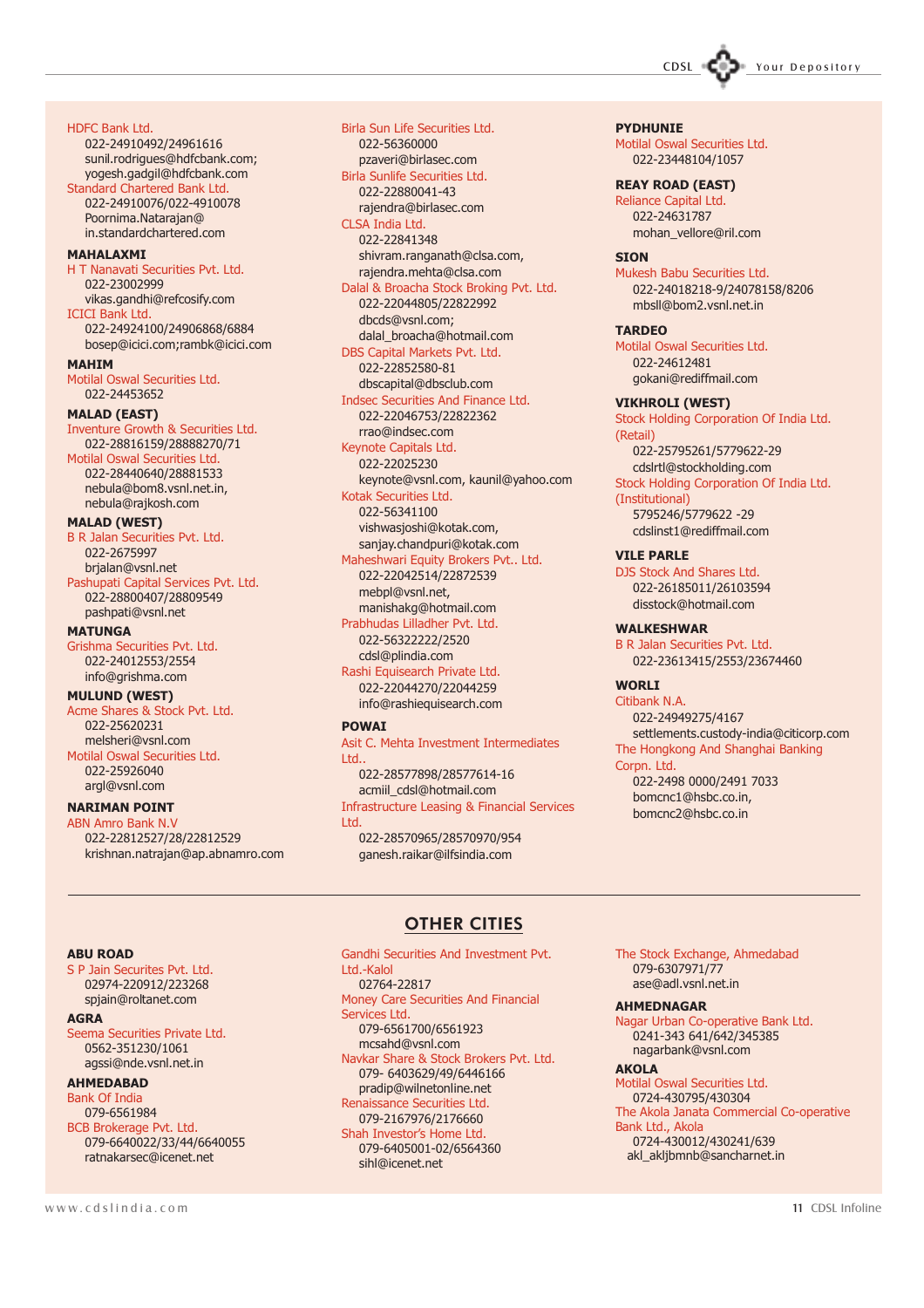#### ALLAHABAD

Asit C. Mehta Investment Intermediates Ltd.

0532-460822

#### ALWAR

Acme Shares & Stock Pvt. Ltd. 0144-333364/338935 vsat\_nse@yahoo.com Hem Securities Ltd. 0144-703041/075/337175 The Bank Of Rajasthan Ltd. 0144-701747 cralwar@rajbank.com

#### AMBALA CANTT

S P Jain Securities Pvt. Ltd. 0171-2642936/3935/2644935 spjain@roltanet.com

#### ANAND

H T Nanavati Securities Pvt. Ltd. 02692-40439/41412/55408 patel\_harshit@hotmail.com; reghupal@rediffmail.com Navkar Share & Stockbrokers Pvt. Ltd.

02692-61888/62714 pradip@wilnetonline.net

#### BANGALORE

Bangalore Stock Exchange Ltd. 080-2278314/8315/2278317 edbgse@vsnl.com Bank Of India 080-2280367 boiblrdpo@vsnl.net Churiwala Securities (P) Ltd. 080-344 3327/3443750/3930 Stock Holding Corporation Of India Ltd. 080-2995246 nirmalreddy@stockholding.com;

### umasri@stockholding.com **BAREILLY**

Siddhi Shares Private Ltd. 0581-429344/429352

#### **BEAWAR**

The Bank Of Rajasthan Ltd. 01462-58813/57402 beawar@rajbank.com

#### **BELGAUM**

Asit C Mehta Investment Intermediates **Ltd.** 0831-466432/421956

#### BHARATPUR

Hem Securities Ltd. 05644-31106-07

#### **BHARUCH**

Gandhi Securities And Investments Pvt. Ltd. 02642-62140 priti@narmada.net.in

#### BHAVNAGAR

Inventure Growth & Securities Ltd. 02849-8327381/8244525 abnpatel@hotmail.com

#### **BHILWARA**

Suresh Rathi Securities Pvt. Ltd. 01482-25198 manohar6@sacharnet.in

#### The Bank Of Rajasthan Ltd. 01482-26242

bhilwaramain@rajbank.com

BHIWANDI Renaissance Securities Ltd.

022-91355200

#### BHOPAL

S P Jain Securities Pvt. Ltd. 0755-552625/577722 nsbl@sify.com

#### BHUBANESWAR

Sam Global Securities Ltd. 0674-575008/404/575703 The Bank Of Rajasthan Ltd. 0674-532326 bhubneshwar@rajbank.com

#### BIKANER

Hem Securities Ltd. 0151-2544002/2200466 brbagree@rediffmail.com Suresh Rathi Securities Pvt. Ltd. 0151-520297 The Bank Of Rajasthan Ltd. 0151-271626/232744 kgbikaner@rajbank.com

#### BORSAD

Navkar Share & Stock Brokers Pvt. Ltd. 02696-22600 pradip@wilnetonline.net

#### **CHANDIGARH**

K & A Securities Pvt. Ltd. 0172-704198/4298/704398 vkumar@glide.net.in The Bank Of Rajasthan Ltd. 0172-702784 chandigarh@rajbank.com Uttam Financial Services Ltd. 0172-301670 nsebse@vsnl.com

#### **CHENNAI**

Bank Of India 044-5229346-48/EXTN: 210 boizosz@md2.vsnl.net BCB Brokerage Pvt. Ltd.

044-6426323/6426659 shhkumar@eth.net Bright Shares And Stocks Pvt. Ltd.

044-4620028-29 bright\_dp@vsnl.net DJS Stock And Shares Ltd.

044-5250715/5215515 Madras Stock Exchange Ltd.

044-5228951/5224392/4393 mseed@md3.vsnl.net.in Stock Holding Corporation Of India Ltd.

044-5340725 The Bank Of Rajasthan Ltd. 044-8213222 chennai@rajbank.com

#### **CHITTORGARH**

Shilpa Stock Brokers Pvt. Ltd. 01472-42278-79 sargam1@sancharnet.in

#### **CHURU**

Suresh Rathi Securities P Ltd. 01562-52339

#### **COCHIN**

Cochin Stock Brokers Ltd. 0484-401898/3913/400044 netincse@md3.vsnl.net.in

#### **COIMBATORE**

DJS Stock And Shares Ltd. 0422-211487/210369 annam123@eth.net

#### **CUTTACK**

Gandhi Securities & Investment Pvt. Ltd. 0671-619036/628189 gsicut@dte.vsnl.net.in/ gsicut@satyam.net.in

#### **DAHOD**

ISJ Securities Pvt. Ltd. 0267-321478

#### DEHRADUN

Anand Rathi Securities Pvt. Ltd.

#### Motilal Oswal Securities Ltd.

0135-653860/659752 sainath@nde.vsnl.net.in; Uttam Financial Services Ltd. 0135-621442/625537 afspl@sancharnet.in

#### DHANBAD

Sam Global Securities Ltd. 0326-2461028/9835139543 rakesh\_samdp@hotmail.com

#### **DHORAJI**

B M Gandhi Securities Pvt. Ltd. 02824-3288 8/57 krfinstock@rediffmail.com

#### DHULE

Motilal Oswal Securities Ltd. 02562-41781/41881 Sykes & Ray Equities (I) Ltd. 02562-33968 venktesh@vsnl.com

#### **DOMBIVLI**

Anand Rathi Securities Pvt. Ltd. 0251-441788/452179 krm@bom7.vsnl.net.in Gupta Equities Pvt. Ltd. 0251-890923

#### FARIDABAD

The Bank Of Rajasthan Ltd. 0129-5413147/5415277 faridabad@rajbank.com

#### **GANGAPUR**

The Bank Of Rajasthan Ltd. 07463-34051 roindore@rajbank.com

#### **GAYA**

Uttam Financial Services Ltd. 0631-435868/42903 nsebse@vsnl.com

#### **GUNA**

Churiwala Securities Pvt. Ltd. 07542-56078 sg\_invest@mantramail.com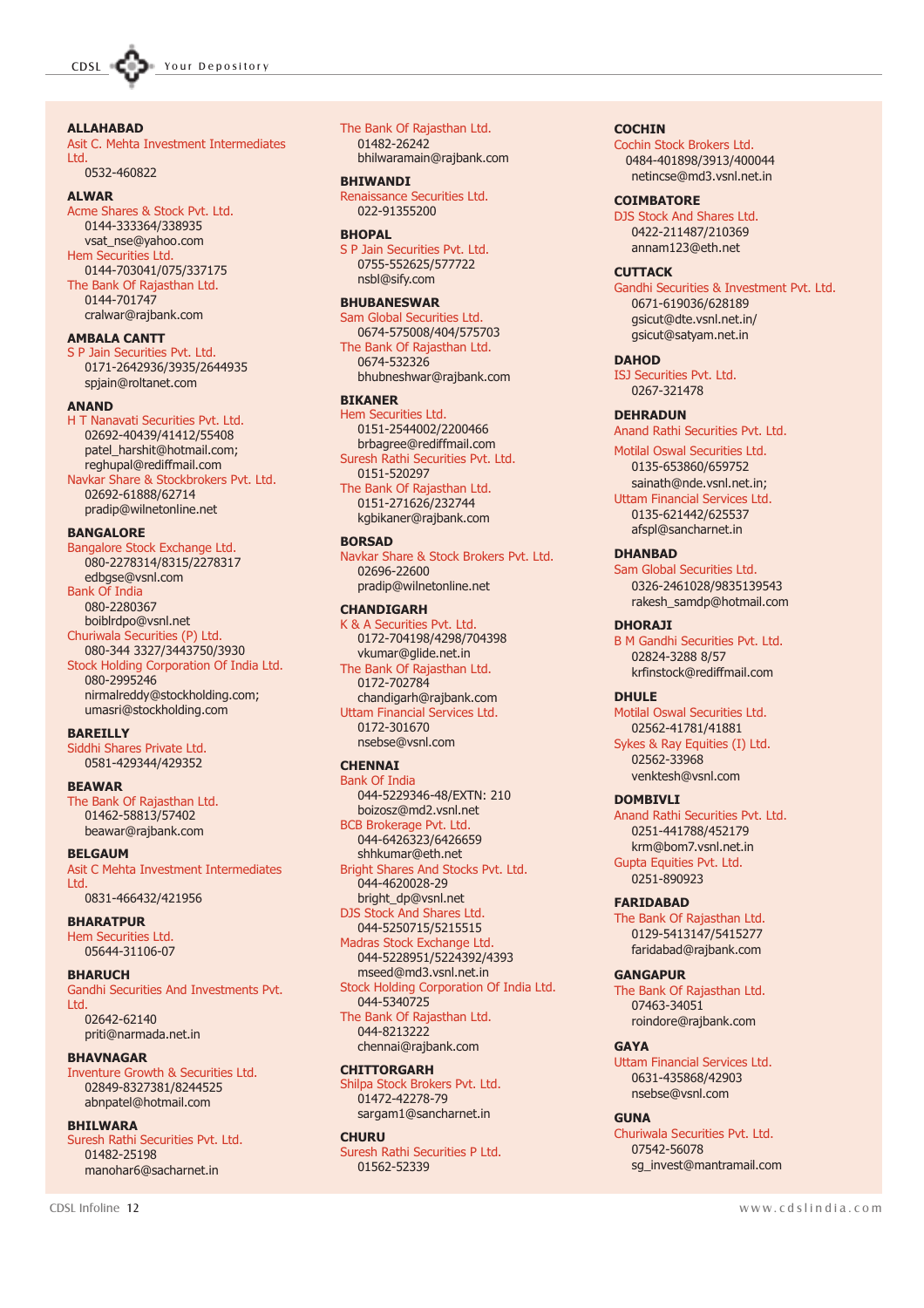

**GUWAHATI** 

ISJ Securities Pvt. Ltd. 0361-636937-38 State Bank Of India 0361-540348/2778/637726 sbichebr1@sanchernet.in

#### GWALIOR

Hem Securities Ltd. 0751-436464/565/576363 shiva\_aim@rediffmail.com Renaissance Securities Ltd. 0751-431950

HALDWANI Sam Global Securities Ltd. 05946-25328/28788

HANUMANGARH Suresh Rathi Securities Pvt. Ltd.

HARDWAR Motilal Oswal Securities Ltd. 0133-450930 ajit\_tomar@hotmal.com

#### HINDAUN

Hem Securities Ltd. 30632/31352/31905 kamleshgm@yahoo.com

#### HISSAR

Sam Global Securities Ltd. 01662-39045/37745 SMK Shares And Stock Broking Pvt. Ltd. 01662-31084

**HOSPFT** 

Motilal Oswal Securities Ltd. 08394-27718

#### **HUBLI**

Gupta Equities Pvt. Ltd. 0836-269948/269951 sachirao@hotmail.com, Motilal Oswal Securities Ltd. 0836-369487 karthikinvser@rediffmail.com

HYDERABAD

BNR Capital Services Pvt. Ltd. 040-4755239/4755240 CIL Securities Ltd. 040-3203155/3203149 advisors@cilsecurities.com Karvy Consultants Ltd. 040-3325518/3312454 um.sec@karvy.com Stock Holding Corporation Of India Ltd. 040-3222645 komal\_nair@stockholding.com The Bank Of Rajasthan Ltd. 040-4745920/4743654 hyderabad@rajbank.com The Hyderabad Stock Exchange Ltd. 040-3222641-42

raju7170@yahoo.co.uk

#### **ICHALKRANJI**

Renaissance Securities Ltd. 0230-421934/421935 klp\_srinvest@sancharnet.in

Hem Securities Ltd. 0141-378608 hcj@tantramail.com, hcj@datainfosys.net

Indus Portfolio Pvt.. Ltd. 0141-400630 dp@indusinvest.com JSEL Securities Ltd.

INDORE

0731-529104

MPSE Securities Ltd. 0731-432842-48 mpseind@sancharnet.in

State Bank Of Indore 0731-548318/544464 The Bank Of Rajasthan Ltd. 0731-533062

Sanjay C Baxi scbaxi@vsnl.net State Bank Of India 0731-702736

**JABALPUR** 

JAIPUR

Anand Rathi Securities Pvt. Ltd. 0731-565975/563127 suyogsec@sancharnet.in K M Jain Stock Brokers Pvt. Ltd.

floraindore@hotmail.com

sbiinddemat@sancharnet.in

mgroadindore@rajbank.com

pkgdemat@datainfosys.net

Acme Share & Stock Pvt. Ltd. 0761-315646/507142 malikjbp@hotmail.com

Alankit Assignments Ltd. 0141-374531-33 alankitjpr@alankit.com Anand Rathi Securities Pvt. Ltd.

0141-370352

0141-2720367/2545944 jselsl@datainfosys.net Renaissance Securities Ltd. 0141-406820

Suresh Rathi Securities Pvt. Ltd. 0141-520682 singhrajpr@yahoo.com The Bank Of Rajasthan Ltd. 0141-369445/372221 miroadjaipur@rajbank.com

JALANDHAR H.T. Nanavati Securities Pvt.. Ltd.

0181-226964/227469

#### **JALGAON**

Asit C Mehta Inv Intermediates Ltd. 0257-226743/225885 skwani@bom6.vsnl.net.in

#### **JAMNAGAR**

B R K Shares & Stk Brokers P Ltd. 0288-553310/92180/9825212267 jam\_poonam@sify.com Motilal Oswal Securities Ltd. 0288-661246/248 SVV Shares & Stock Brokers Pvt. Ltd. 0288-550821/592040/45

#### JHUNJHUNU

Suresh Rathi Securities Pvt. Ltd. 01592-32355/38727 nitin601@hotmail.com

#### JODHPUR

Motilal Oswal Securities Ltd. 0291-441382/383 marusec@wilnetonline.net, marusec@sancharnet.in Renaissance Securities Ltd.-Sardarpura 0291-612374 Renaissance Securities Ltd.-Paota 0291-628619/719 Suresh Rathi Securities Pvt. Ltd. 0291-636171 sharads80@hotmail.com The Bank Of Rajasthan Ltd. 0291-627365 sgjodhpur@rajbank.com JUNAGADH Ajay Natavarlal Securities Pvt. Ltd.

0285-2651482 ansl405@hotmail.com, ansl405@yahoo.com B M Gandhi Securities Pvt. Ltd. 0285-2655447/2655847 ralalcheta@gnfconline.net

#### **KANPUR**

Siddhi Shares Private Ltd. 0512-305203 srfl@vsnl.net State Bank Of India 0512-303123/874 rahulpnigam@rediff.com; dpsuat\_sbikmb@rediffmail.com; sbidpsu@sancharnet.in

#### KHAMBHAT

Acme Shares & Stock Pvt. Ltd. 02698-24401-02 mscs@icenet.net Navkar Share & Stock Brokers Pvt. Ltd. 02698-20565 pradip@wilnetonline.net

#### **KOLHAPUR**

Motilal Oswal Securities Ltd. 0231-660713/650171 klp\_tradenet@sancharnet.in Renaissance Securities Ltd. 0231-660713/650171

#### KOLKATA

Accord Capital Markets Ltd. 033-24762125/5404/24750828 accord19@vsnl.in Bank Of India 033-22485703/1973/22485785/4850 boiezit@cal3.vsnl.net.in CD Equisearch Private Ltd. 033-22805601-02 cdequi@cal.vsnl.net.in Dalmia Securities Ltd. 033-22806544-49 gb@dalmiasec.com Dimensional Securities Pvt. Ltd. 033-22207948/2102650-52 kolkata@dimensional.co.in DJS Stock & Shares Ltd. 033-22206269/22484288 Dynamic Equities Pvt. Ltd. 033-24742158-62 dynamicequities@hotmail.com East India Securities Ltd. 033-23345527/5689/23218069

viveka@eisec.com;sanjays@eisec.com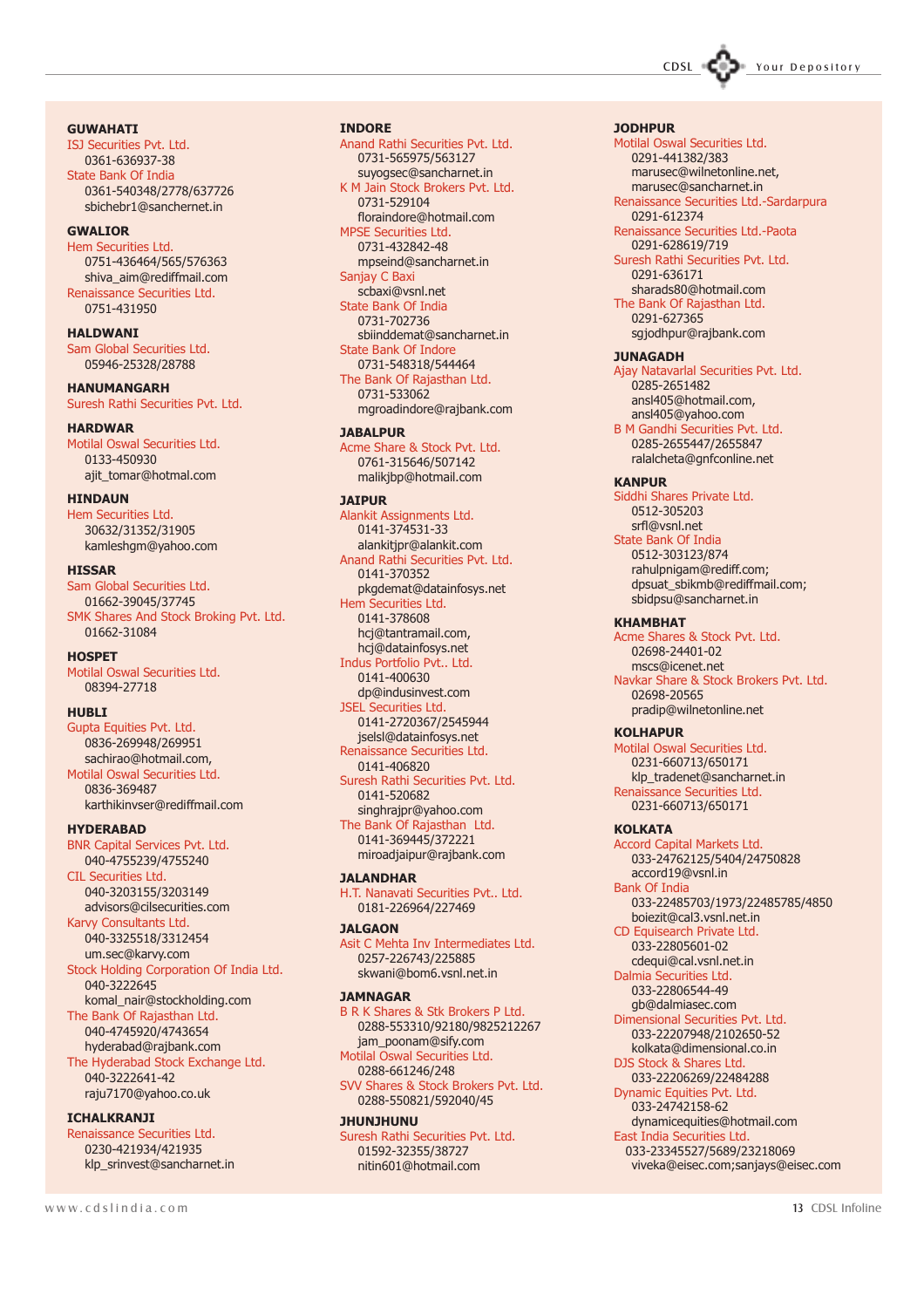G M Bosu & Co Pvt. Ltd. 033-24662822/24664363 gmbcolk@cal2.vsnl.net.in, gmbcobom@bom7.vsnl.net.in Lohia Securities Ltd. 033-22108722/7993/95 samy4200@usa.net M Prasad & Co. Ltd. 033-24792700-01 sunspark@cal2.vsnl.net.in R M Share Trading Pvt. Ltd. 033-22103860/22103862 Sam Global Securities Ltd. 033-22211096/22211097 SKP Securities Ltd. 033-22828719/8793 skpsec@giascl01.vsnl.net.in SMIFS Securites Ltd. 033-22819910/ smifse4@vsnl.net Stock Holding Corporation Of India Ltd. 033-22262030 The Bank Of Rajasthan Ltd. 033-22377412-13 crcalcutta@rajbank.com Vedika Securities Pvt. Ltd. 033-22231245/3642/43 vedika\_@hotmail.com

**KOTA** 

Hem Securities Ltd. 0744-2451026 Suresh Rathi Securities Pvt. Ltd. 0744-361155 The Bank Of Rajasthan Ltd. 0744-2364145/2364032 iekota@rajbank.com

#### LUCKNOW

Anand Rathi Securities Pvt. Ltd. 0522-282303/217547/426 richie@avadh.net Asit C Mehta Investment Intermediates Ltd. 0522-255022/23/255005 Motilal Oswal Securities Ltd. 0522-2204471-74 Sykes & Ray Equities (I) Ltd. 0522-331196 sykes@hatway.com

#### LUDHIANA

LSE Securities Ltd. 0161-412316-18 lse@satyam.net.in State Bank Of India 0161-449080/081

#### MADURAI

DJS Stock & Shares Ltd. 0452-735776/737555 pln@vsnl.com; maduraimahasakthi@hotmail.com

#### MANGALORE

ISJ Securities Pvt. Ltd. 0824-429614 arcadia@vasnet.co.in, arc\_mangalore@yahoo.co.in

#### Sykes & Ray Equities (India) Ltd. 0824-869477/2218561/737 dp@sre.co.in/colaco@vasnet.co.in **MEERUT** BCB Brokerage Pvt. Ltd. 0121-660001/24 ash\_rel@yahoo.com Sam Global Securities Ltd. 0121-663644/644529/9684 pahujacap@yahoo.co.in The Bank Of Rajasthan Ltd. 0121-643908 meerut@rajbank.com MITHAPUR

B R K Shares & Stk Brokers P Ltd. 02892-24360 Bhavik Rajesh Khandhar Shares & Stock Brokers Pvt. Ltd.

02892-26934/9824238220 amimithapur@sify.com

#### MORADABAD

Uttam Financial Services Ltd. 0591-428721/417908

#### **MUZAFFARPUR**

B R Jalan Securities Private Ltd. 0621-266839/266840 binod@dte.vsnl.net.in

#### NADIAD

Kisan Ratilal Choksey Shares & Sec Pvt. Ltd. 0268-29020/24/26 vimalpatel786@homail.com

#### **NAGPUR**

Anand Rathi Securities Pvt. Ltd. 0712-814721-25 Kantilal Chhganlal Securities Pvt. Ltd. 0712-731922/731923/25 vifco@rediffmail.com Motilal Oswal Securities Ltd. 0712-538181 Renaissance Securities Ltd.

0712-241062

#### NANDURBAR

Motilal Oswal Securities Ltd. 256450/57 gtated@hotmail.com

#### **NASTK**

Asit C. Mehta Investment Intermediates **Ltd.** 0253-454174-75 Kantilal Chhaganlal Securities Pvt. Ltd. 0253-572196/5727696 Motilal Oswal Securities Ltd. 0253-579201/574782

#### NAVI MUMBAI

Bank Of Baroda 022-7709854/7710951 bobnerul@bol.net.in Inter Connected Stock Exchnage of India Ltd. 022-7812056/58/59/7812062/392-3 isesc@bom3.vsnl.net.in, hbmohanty@iseindia.com

Motilal Oswal Securities Ltd. 022-7661278 NEW DELHI Abhipra Capital Ltd. 011-27247797/98/27214564 customercare@abhipra.com; ddp@abhipra.com Alankit Assignments Ltd. 011-23513514/16/23545773/74 alankit@alankit.com/ cdslalankit@yahoo.co.in B R Jalan Securities Private Ltd. 011-26968101/26511919/4050 B R Jalan Securities Pvt. Ltd. 011-23241992 brjalan@vsnl.net Bank Of India 011-23721843-44/23731113 boindpo@vsnl.net BLB Ltd. 011-23290007/15/23290006 dhirender.verman@indiatimes.com Express Securities Pvt. Ltd. 011-23326940/23279479 Globe Capital Market Ltd. 011-23720887/89/91/23720891 gcm@del2.vsnl.net.in/ agarwalrachit@hotmail.com IKM Investor Services Ltd. 011-25787743/25782301 ikmdmat@yahoo.com Indus Portfolio Private Ltd. 011-25457390/25449517/9862 dp@indusinvest.com Integrated Master Securities Ltd. 011-23322136/2143/23322187/2259 imslnt@mantraonline.com/ imsldp@rediffmail.com K & A Securities Pvt. Ltd. 011-26832111/29511/26849511/36869 kansal@kna.wipro.net.in Master Capital Services Ltd. 011-23738633/23358667 mtl@vsnl.net Orbis Securities Pvt. Ltd. 011-251523764/251523700 vtrehan@indianbulls.com R N Patwa Shares & Stock Brokers (P) Ltd. 011-27420944/011-27420964 sphpltd@mantraonline.com Sam Global Securities Ltd.-Daryaganj 011-23270790/6190 anul@vsnl.com; rakesh\_samdp@hotmail.com Sam Global Securities Ltd.-Azadpur 011-27228354/27433346 Stock Holding Corporation Of India Ltd. 011-23712807 Suresh Rathi Securities Pvt. Ltd. 011-23281192 The Bank Of Rajasthan Ltd. 011-25712934/25729817 kbdelhi@rajbank.com The Jammu & Kashmir Bank Ltd. 011-23737940-41/23737948 jkbdpservice@spectranet.com, sameerk.jkbdpservice@spectranet.com Uttam Financial Services Ltd. 011-23317228/23326278

nsebse@vsnl.com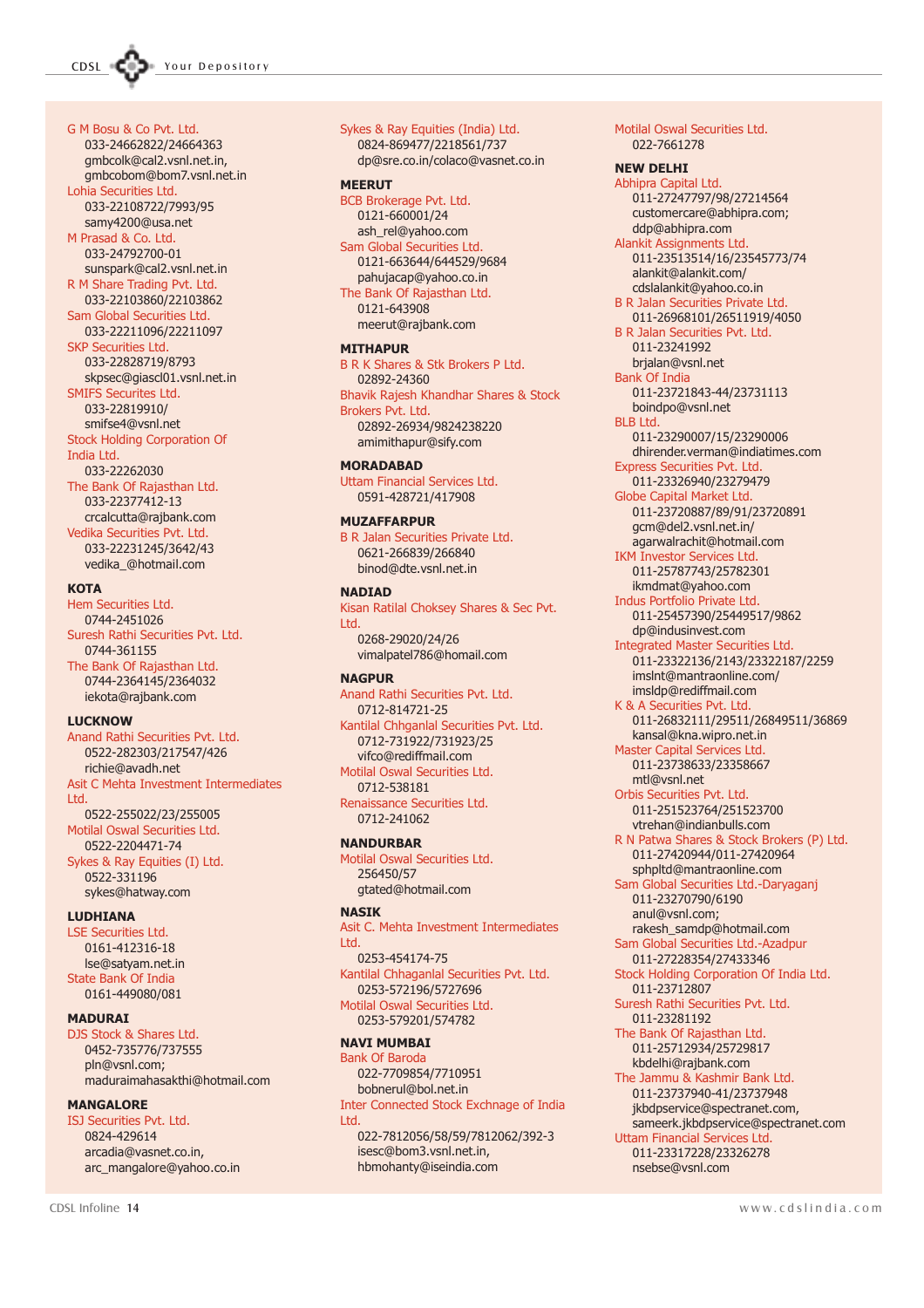

Zuari Investments Ltd. 011-26413319/3376/26413386 zuari@vsnl.com

#### PANIPAT

The Bank Of Rajasthan Ltd. 01742-630192/630493 rodelhi@rajbank.com

#### PANJIM

ISJ Securities Pvt. Ltd. 0832-231130

#### PATNA

Motilal Oswal Securities Ltd. 0612-201625/26/22 nspl@mail.girija.net.in

#### **PIPARAYA**

BCB Brokerage Pvt. Ltd. 07576-23232

#### PRODDATUR

Renaissance Securities Ltd. 08564-43494/57945 vinodkumarv123@rediffmail.com

#### PUNE

Bank Of Baroda 020-5421255/36997/5445893 paudro@vsnl.net Grishma Securities Pvt. Ltd. 020-4019494/516 info@grishma.com PSE Securities Ltd. 020-4485701-03 punestock@vsnl.com The Cosmos Cooperative Bank Ltd. 020-4456591/4461114-18 dematcell@ho.cosmosbank.com

#### **RATPLIR**

Kantilal Chhaganlal Securities Pvt. Ltd. 0771-659071/72/432645 sanjivrathica@yahoo.com Wallfort Share & Stock Brokers Ltd. 0771-535642

#### **RAJKOT**

Ajay Natavarlal Securities Pvt. Ltd. 0281-229763/229782 anspl405@hotmail.com BRK Share & Stock Brokers P Ltd. 0281-476305-06/691320 Rajkot Nagarik Sahkari Bank Ltd. 0281-233916/917/233918 savipa@yahoo.com SKSE Securities Ltd. 0281-442145/691257 sksel@indiainfo.com

The Bank Of Rajasthan Ltd. romumbai@rajbank.com

#### RANCHI

Motilal Oswal Securities Ltd. 0651-307350

#### RANIGANJ

B R Jalan Securities Private Ltd. 0341-444226 sunsec@vsnl.net

#### ROHTAK

The Bank Of Rajasthan Ltd. 01262-54502 rodelhi@rajbank.com

### ROURKELA

Motilal Oswal Securities Ltd. 0661-4640943/3493/4646493 virbhadr@hotmail.com SANGAMNER

Acme Shares & Stock Pvt. Ltd. 02425-25451/25100 gandhiinv@rediffmail.com

#### **SANGLI**

Mangal Keshav Securities Ltd. 0233-327956-58 akniv@vsnl.com, san\_akinv@sancharnet.in

#### **STRSA**

IKM Investors Services Ltd. 01666-32011 rangolistock@satyam.net.in The Bank Of Rajasthan Ltd. 01666-20713 rodelhi@rajbank.com

#### SRIGANGANAGAR

Sam Global Securities Ltd. 0154-422093/433001-02 rakesh\_samdp@hotmail.com Suresh Rathi Securities Pvt. Ltd. 0154-440 383 The Bank Of Rajasthan Ltd.

0154-430359/259/422903 sriganganagar@rajbank.com

#### **SURAT**

BCB Brokerage Pvt. Ltd. 0261-7413530/7413634 dinyarturel@hotmail.com Kisan Ratilal Choksey Shares & Securities Pvt. Ltd. 0261-7410007/7426867 Motilal Oswal Securities Ltd. 0261-419813/435505 S P Jain Securities Pvt. Ltd. 0261-2364151/2345361 vimaltotla@hotmail.com

Suresh Rathi Securities Pvt. Ltd. 0261-655670

#### **THANE**

Kantilal Chhaganlal Securities Pvt. Ltd. 022-25430445/55571305 Mangal Keshav Securities Ltd.

022-5470890 mksl@powersurger.net

#### THIRUVANANTHAPURAM

Capstocks And Securities (India) Pvt. Ltd. 0471-2476632/2463735/1745 capstock@vsnl.com

#### **THRISSUR**

The South Indian Bank Ltd. 0487-440388 sib@vsnl.com, trc\_sibtcbmq@sancharnet.in

#### **TINSUKIA**

Renaissance Securities Ltd. 334622/339062

#### TRIVANDRUM

H T Nanavati Securities Pvt. Ltd. 0471-440934/9847062392

#### UDAIPUR

Emkay Share & Stock Brokers P Ltd. 0294-415405/412276 rcstocks@bppl.net.in, menezes\_kevin@hotmail.com ISJ Securities Private Ltd. 0294-423611/612/422 181

Renaissance Securities Ltd. 0294-526 798

Shilpa Stock Broker Pvt. Ltd. 0294-425816/425855

fortsec@sancharnet.in Suresh Rathi Securities Pvt. Ltd.

0294-413088 The Bank Of Rajasthan Ltd. 0294-560547/420702 bbudaipur@rajbank.com

#### UDIPI

ISJ Securities Pvt. Ltd. 08252-34295 nsrao@blr.vsnl.net.in

#### VADODARA

Bank Of Baroda 0265-2225417/2361910 cgzbobcapbar@yahoo.com SDFC Securities Ltd.

0265-2362940/2330 sdfc@technetonline.com,sdfc\_dp@yahoo.co.in Vadodara Stock Exchange 0265-361534/474/361973 vse@bnpl.com

#### VAPI

Mangal Keshav Securities Ltd. 02638-439063/434687 mksl@powersurfer.net

#### VARANASI

Sykes & Rays Equities (I) Ltd. 0542-356569 rajeevpandey@satyam.net.in

#### VERAVAL

BRK Share & Stock Broker Pvt. Ltd. 02876-43827/959/41759/44005 ajay123123@rediffmail.com

#### VIJAYAWADA

BNR Capital Services Pvt. Ltd. 0866-566271/566267 vinit@nettlinx.com, supershare@satyam.net.in

BNR Capital Services Pvt. Ltd. 0866-577005/571047 vjwkscpl@sancharnet.in,

mukesh\_duggi@yahoo.co.uk

#### VISAKHAPATNAM

Steel City Securities Ltd. 0891-549675-80/563580/49681 scsldp@nettlinx.com

#### VISNAGAR

Kantilal Mangaldas Sec P Ltd. 02765-30386/21082/31167 shreevsn@yahoo.com